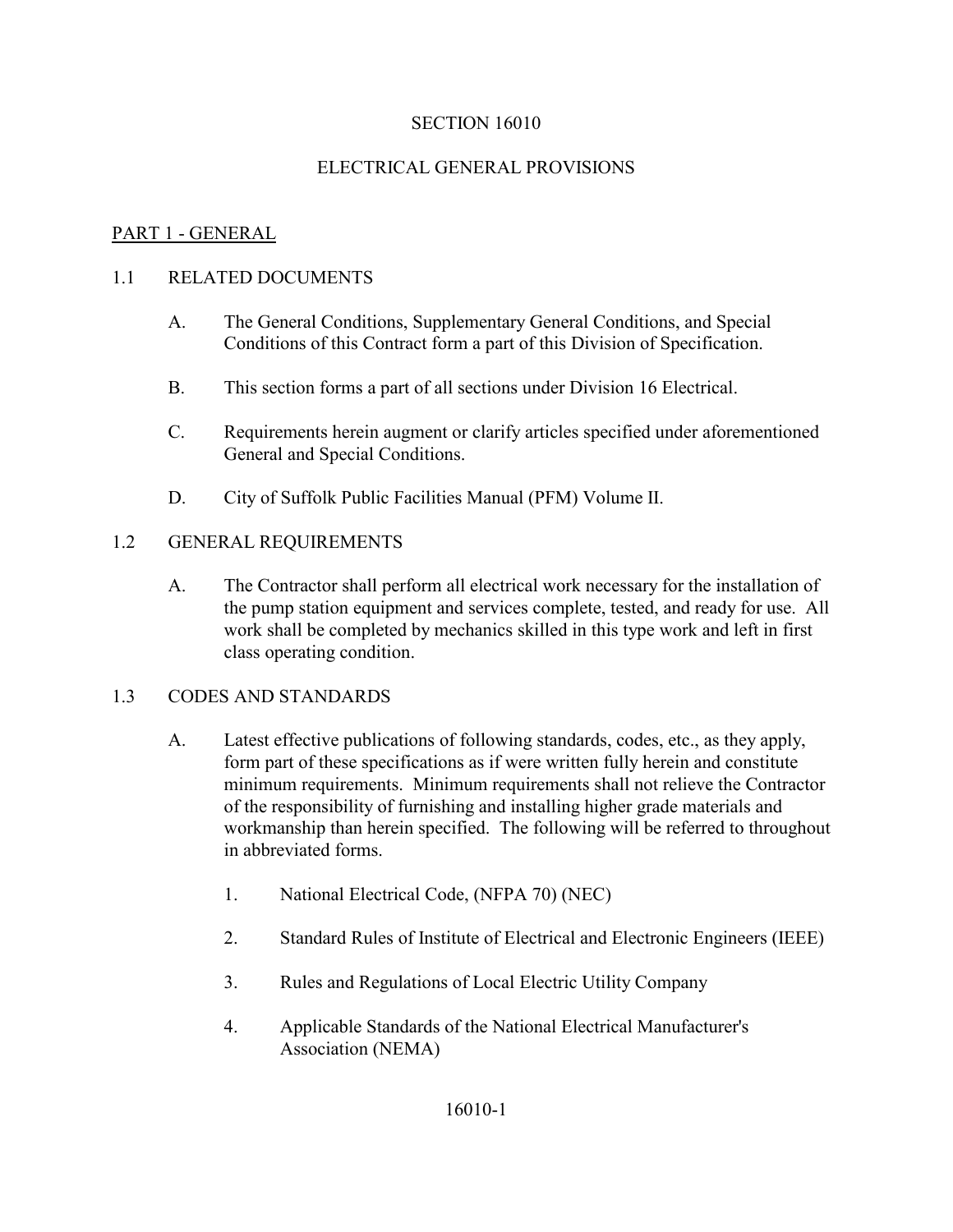- 5. Applicable Standards of the American National Standards Institute (ANSI)
- 6. Applicable Local Codes
- 7. Virginia Uniform Statewide Building Code
- 8. Applicable Standards and Lists of the Underwriter's Laboratories, Inc. (UL)
- 9. Applicable Standards of the National Fire Protection Association (NFPA)
- 10. International Building Code (IBC)
- 11. The Americans with Disabilities Act (ADA)
- 12. International Electrical Testing Association (NETA)

## 1.4 SCOPE OF WORK

- A. Provide all work required for this Division including all labor, materials, equipment, appurtenances and services to provide complete electrical systems as shown on the drawings and specified in this Division of the specifications. The word "Provide" shall mean "Furnish and Install Complete and Ready for Use". The work includes, but is not limited to the following:
	- 1. Interior and exterior electrical lighting system including fixtures, lamps, time switches, photoelectric cells, contactors and other control devices and equipment.
	- 2. Power wiring system, including outlets, receptacles, switches, wire, conduit, junction boxes, panelboards, switchboards and new electric service.
	- 3. Disconnect switches and power wiring up to and including motor connections for all equipment provided under other Divisions of this specification shall be included in this Division. In general, motors will be provided with the equipment they drive and are not part of this work under this Division, except that they shall be connected hereunder.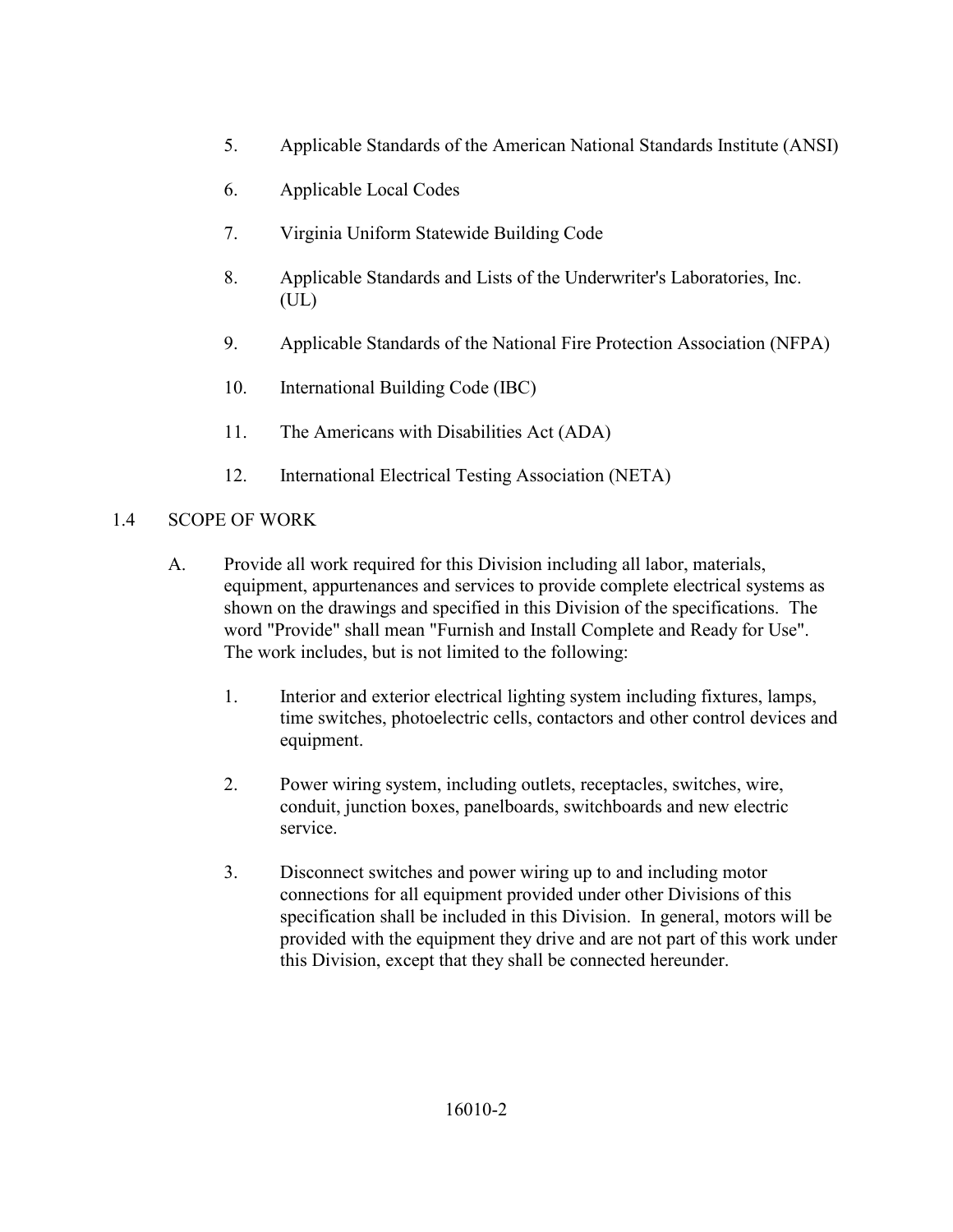- B. The following work is not included in this Division:
	- 1. Heating, ventilating, and air conditioning equipment and all associated motors and magnetic motor starters.
	- 2. Plumbing equipment except as specifically indicated.
	- 3. Control, interlock, and internal equipment wiring regardless of voltage.

# 1.5 DRAWINGS AND SPECIFICATIONS

- A. The drawings are diagrammatic and indicate the general extent, character and arrangement of equipment, fixtures and conduit and wiring systems. If any departures from the contract drawings are deemed necessary, submit details of such departures and the reasons therefore as soon as practicable after award of contract to the Engineer for approval. Make no such departures without prior written approval of the Engineer.
- B. It is the intention of these specifications and drawings to fully cover all work and materials for a complete, first-class electrical installation, and any devices such as pull boxes and disconnect switches, usually employed in this class of work, though not specifically mentioned or shown on the drawings or in this specification, but which may be necessary for the satisfactory completion of the work, shall be furnished and installed by the Contractor as a part of his total work under this Division. Consult the specifications and drawings of all other trades and perform all electrical work required therein. Cooperate with all other contractors or subcontractors to furnish complete workable systems.
- C. In case of conflicting information on the drawings and/or in the specifications, the proper interpretation shall be made by an authorized City representative.
- D. Disagreements occurring between trades covering various phases of the work shall be referred to general Contractor for final decision.
- E. Changes and additions to scope of the work under this contract shall be submitted to the Engineer and his written approval obtained before proceeding with the changed work.
- F. During construction, the Electrical Subcontractor shall keep an accurate record of all deviations between the work as shown on the contract drawings and that which is actually installed. He shall secure a set of blue line prints of the electrical drawings for this purpose, and note changes thereon with red marks, in a neat and accurate manner, thus making a complete record of all changes and revisions in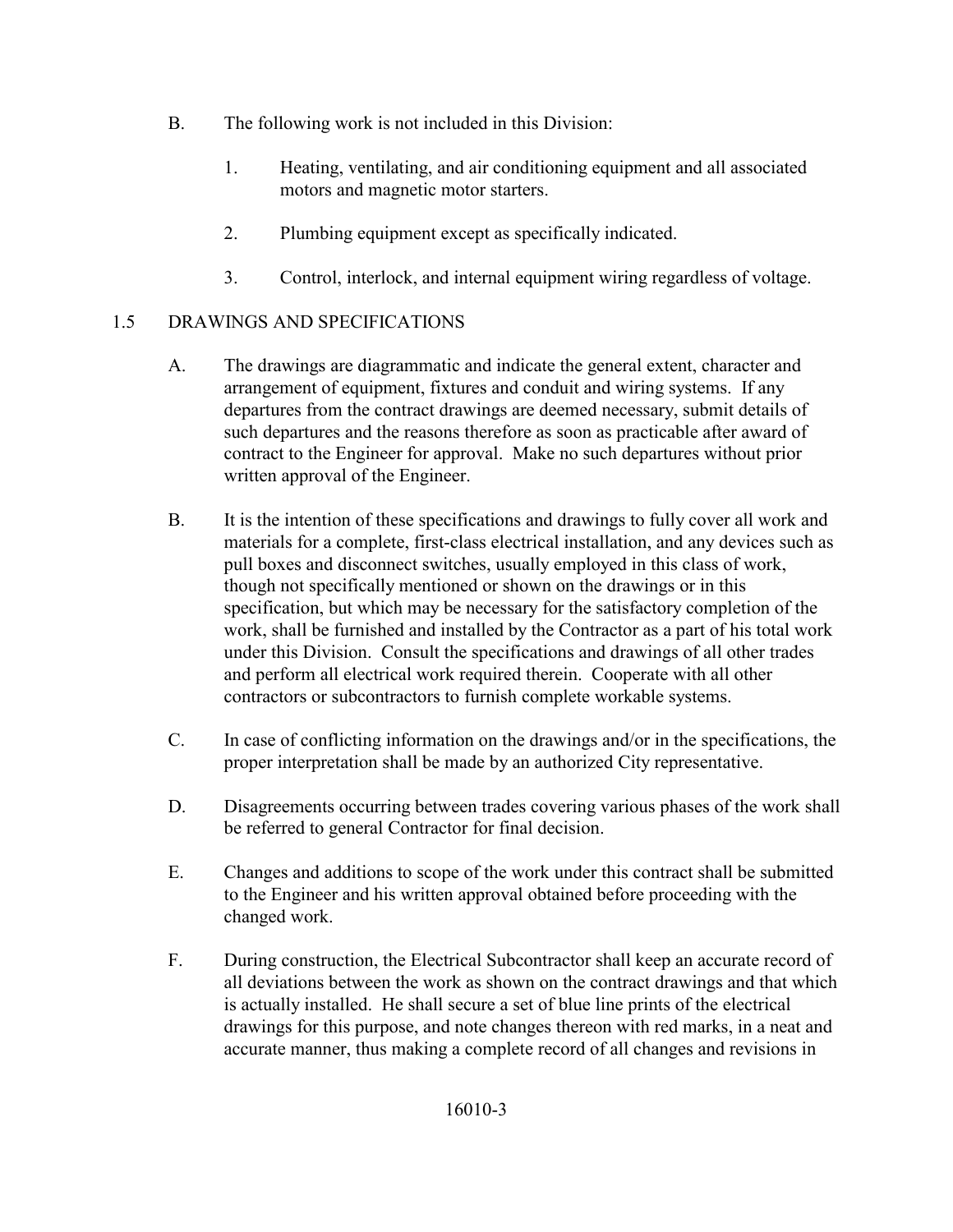the original design which exist in the completed work. The cost of furnishing above prints and preparing these record drawings shall be borne by the subcontractor, and shall be included in the contract price. When all revisions have been shown on these prints to indicate the work as finally installed, the prints shall be delivered to the Engineer, before final payment.

## 1.6 PERMITS, INSPECTION AND TESTS

- A. The right is reserved to inspect and test any portion of the installation/equipment during the progress of its erection. Test all wiring for continuity and grounds before connecting any fixtures or devices. Perform insulation resistance tests on wiring #6 or larger. Test the entire system when the work is finally completed to insure that all portions are free from short circuits and grounds. Provide all equipment necessary to conduct the above tests.
- B. Secure and pay for all required permits and inspections. Inspection certificates from local authorities having jurisdiction shall be delivered to the Owner before final payment.

## 1.7 SUBMITTALS

- A. Submit Shop Drawings, Product Data and Samples within thirty (30) days of award of contract and in accordance with the General Conditions and Supplementary Conditions, and the City of Suffolk Public Facilities Manual, Volume II. Review of submittals by the Engineer and any associated action taken by the Engineer does not relieve the contractor of any requirements set forth by the contract documents. Submittals are required for the following items in addition to those specified in the City of Suffolk Public Facilities Manual, Volume II.
	- 1. Panelboards
	- 2. Circuit Breakers
	- 3. Lighting Fixtures
	- 4. Surge Protection Device (SPD)
- B. Submittals shall contain:
	- 1. The date of submission and of any previous submissions.
	- 2. The project title and number.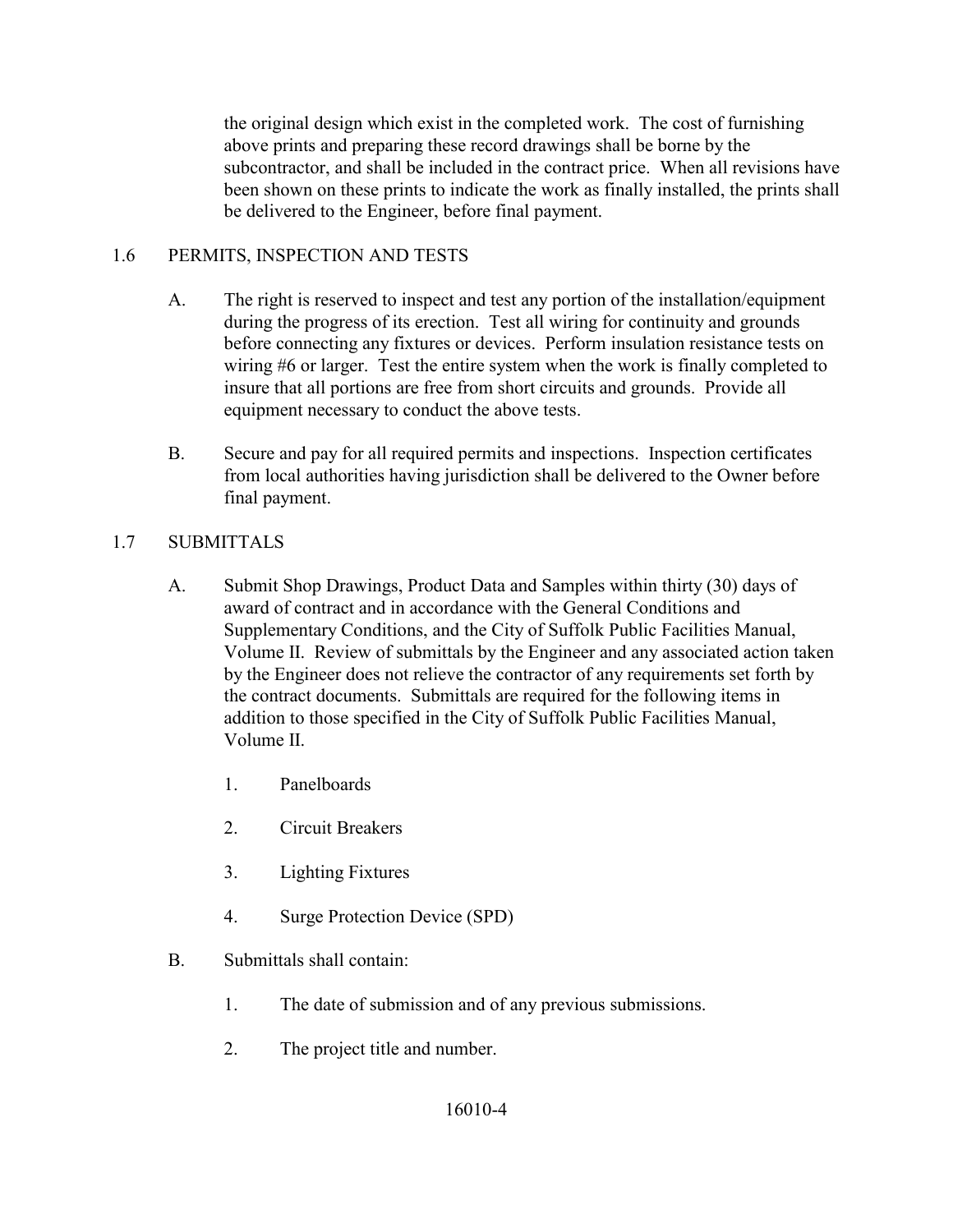- 3. Contract or project identification.
- 4. The names of:
	- a. Contractor.
	- b. Supplier.
	- c. Manufacturer.
- 5. Identification of the product, and specification section.
- 6. Field dimensions, clearly identified as such.
- 7. Relation to adjacent or critical features or materials.
- 8. Applicable standards.
- 9. Identification of deviations from Contract Documents.
- 10. Identification of non-complying features and reason for the noncompliance. The reason shall be specific in nature.
- 11. Identification of revisions on resubmittals.
- 12. Contractor's stamp, initialed or signed, certifying to review of submittal, verification of products, field measurements and field construction criteria, and coordination of the information within the submittal with requirements of the work and of Contract Documents.

### C. SUBSTITUTIONS

- 1. For a period of 10 days after Contract date, Engineer will consider written requests from Contractor for substitution of products.
- 2. Submit a separate request for each product, supported with complete data, with drawings and samples as appropriate, including:
	- a. Comparison of the proposed substitution with that specified.
	- b. Changes required elsewhere because of the substitution.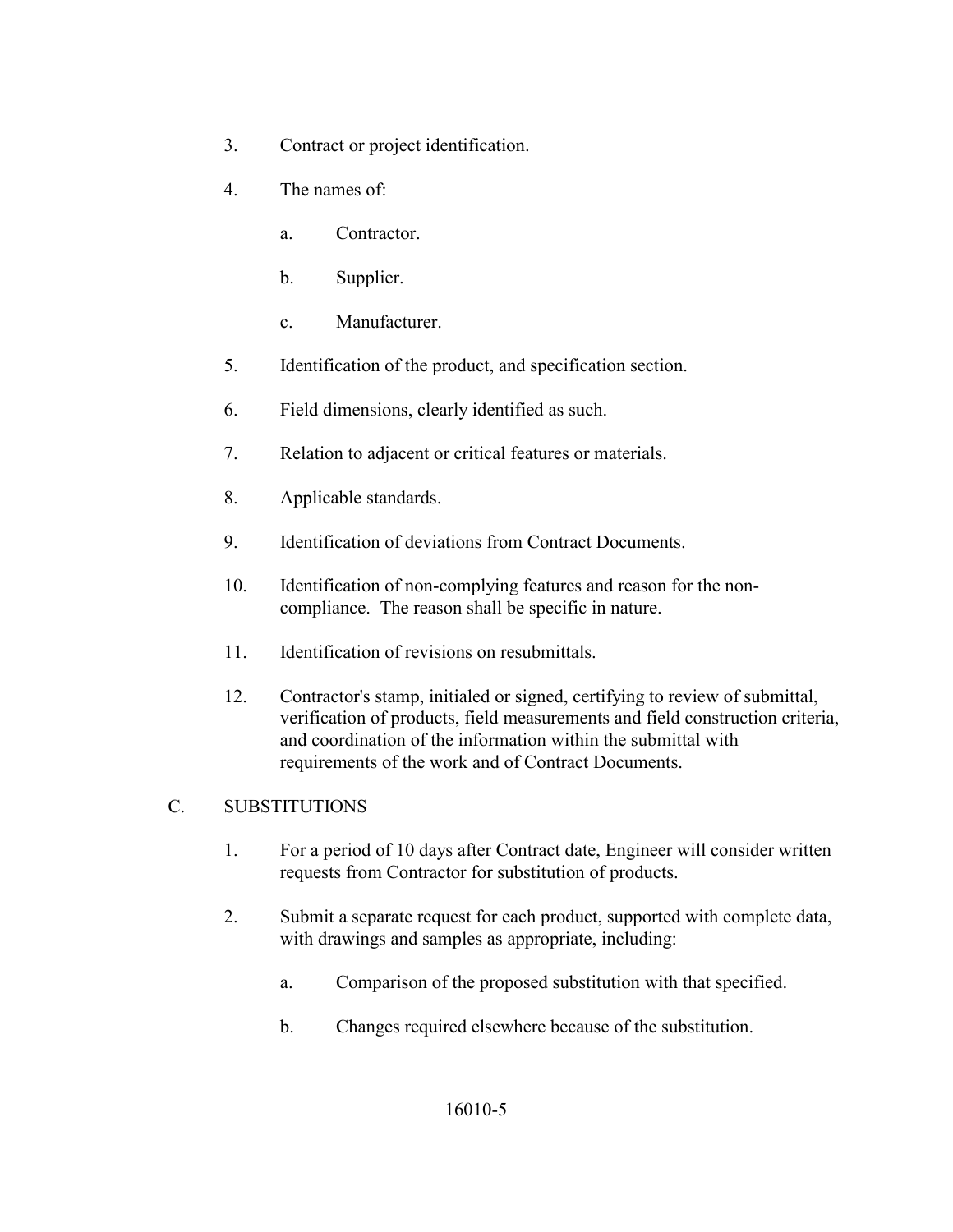- c. Effect on the construction schedule.
- d. Cost comparison of the substitution and product specified.
- e. Availability of maintenance service, and replacement parts.
- 3. The Engineer shall be the judge of the acceptability of the proposed substitution.
- 4. A request for a substitution constitutes a representation that the Contractor:
	- a. Has investigated the proposed product and determined that it is equal to or superior in all respects to that specified.
	- b. Will provide the same warranties or bonds for the substitution as for the product specified.
	- c. Will coordinate the installation of an accepted substitution into the work, and make such other changes as may be required to make the work complete in all respects.
	- d. Waives all claims for additional costs, under his responsibility, which may subsequently become apparent.

# PART 2 - PRODUCTS

## 2.1 MANUFACTURING STANDARDS

A. Materials shall be new and approved and labeled by UL wherever standards have been established by that agency. Defective equipment or equipment damaged in the course of installation or test shall be replaced or repaired in a manner meeting the approval of the Engineer. Materials to be furnished under this specification shall be the standard products of manufacturers regularly engaged in the production of such equipment and shall be the manufacturer's latest standard design. All items of the same type and rating shall be identical.

## 2.2 TRADE NAMES

A. Unless specifically identified otherwise, manufacturers' names and catalog numbers indicated herein and on the drawings are not intended to be proprietary designations. They are to indicate general type and quality of materials and equipment required. Equipment and materials by other manufacturers which in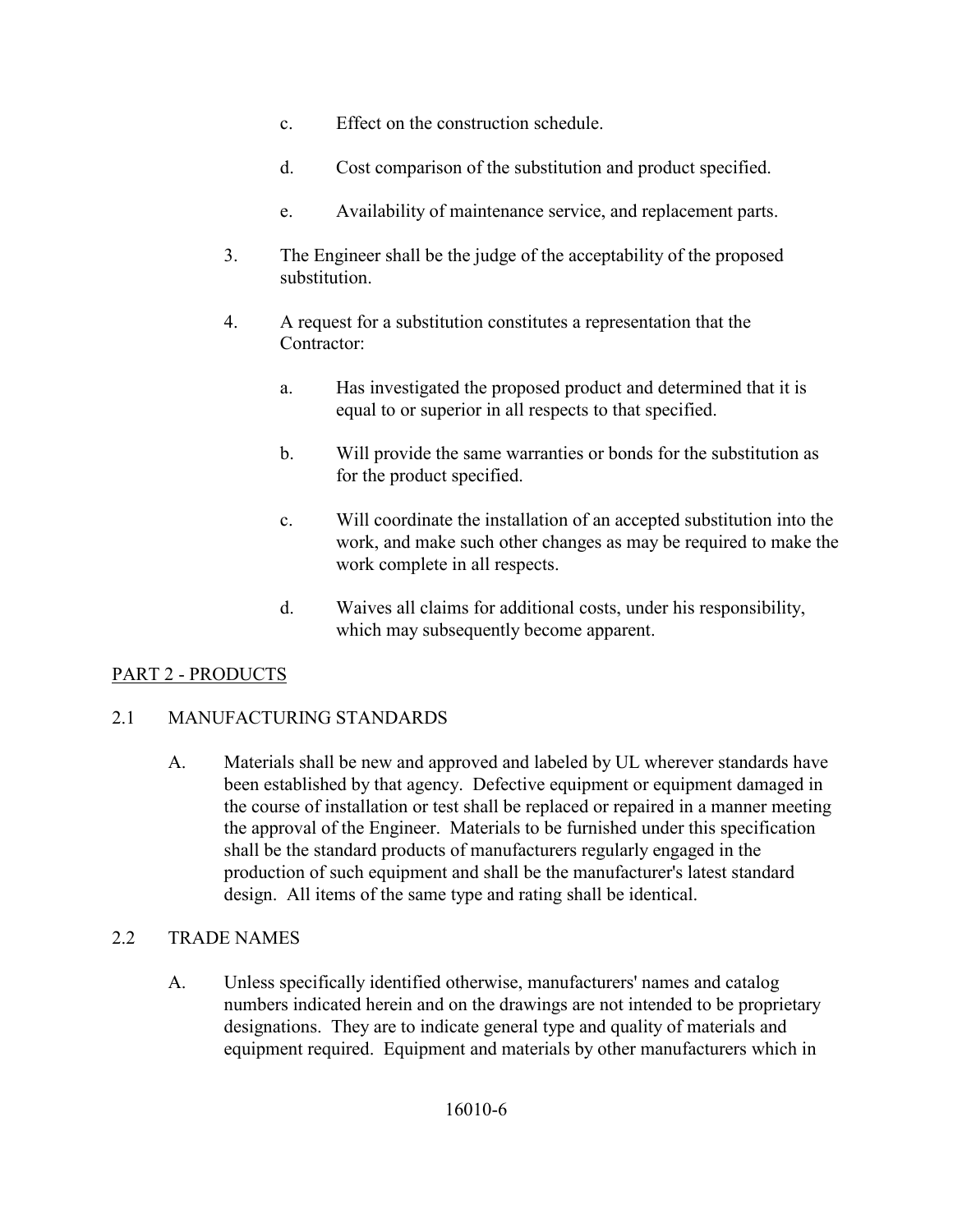the opinion of the Engineer are of equal quality and which will produce the same results with regard to both their ability to perform the required technical functions as well as to their appearance in the specific location on this project will be considered.

# 2.3 MOTORS AND EQUIPMENT

- A. All motors shall have disconnecting means, controller and thermal overload protection. All three phase motors shall have power loss, phase outage, and phase reversal protection features.
- B. Provide motors, controllers, integral disconnects, and contactors with their respective pieces of equipment. Motors, controllers, integral disconnects, and contactors shall conform to the requirements defined under the electrical provisions of the specifications. Extended voltage range motors shall not be permitted. Control voltage for controllers and contactors shall not exceed 120 volts nominal. When motors and equipment furnished are larger than sizes indicated, the cost of additional electrical service and related work shall be included under the section that specified that motor or equipment. Where fuse protection is specifically recommended by the equipment manufacturer, provide fused switches in lieu of non-fused switches indicated.
- C. Provide internal wiring for components of packaged equipment as an integral part of the equipment. Provide power wiring and conduit for field-installed equipment under the electrical provisions of the contract. Control wiring and conduit shall be provided under the section specifying the associated equipment. Wiring and conduit for power systems and control systems shall conform to the requirements defined under the electrical provisions of the specifications.

# 2.4 ELECTRICAL SERVICE

A. Provide the electrical service as indicated. All arrangements shall be as indicated with proper extension, terminations, provisions and necessary materials for final connections by the local power company. Service and all metering shall be provided in accordance with the latest regulations of the local power company. The local power company may provide the meter and current transformers and may participate in the cost of supplying service to the building. Consult the local power company and determine limit of this participation. The bid on electrical work shall reflect this participation except that any charges which the local power company proposes to make for supplying service will be paid directly by Owner and will not be part of this contract.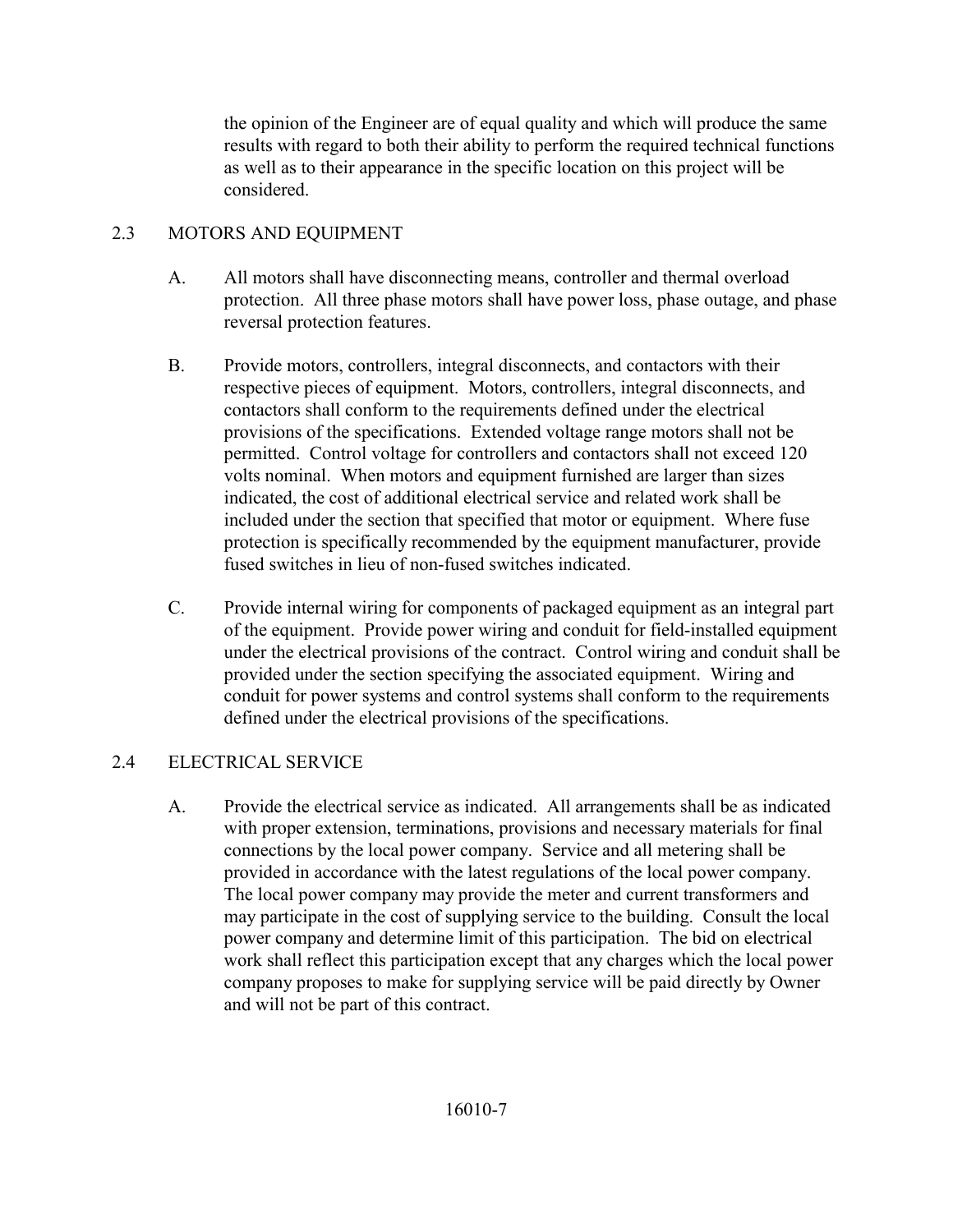B. Short circuit ratings for all panelboards, main disconnect switches, etc. shall be suitable to accommodate the Power Company's available fault current.

# 2.5 GROUNDING

A. The entire electrical system, including equipment frames, conduit, switches, controllers, wireways, neutral conductors, and all other such equipment shall be permanently and effectively grounded in accordance with the NEC. Ground rods shall be copper clad steel, 3/4" diameter by 10'-0" long. Grounding of each transformer secondary shall be provided and each shall be considered as a separate service ground. Provide a separate ground conductor in all branch circuit conduits sized in accordance with the N.E.C.

# PART 3 - EXECUTION

# 3.1 SCHEDULE OF WORK

- A. The schedule of the electrical work shall be arranged to suit the progress of work by the other trades and shall in no way retard progress of construction of the project.
- B. Work under this Division shall proceed in advance of the work of others whenever possible, eliminating all cutting and patching. When such procedure is impossible, cutting and patching shall be done in an approved manner. Cutting shall not endanger structural integrity in any way. Patching shall exactly match contiguous work. Actual work of cutting and patching of existing surfaces shall be performed by the subcontractor who originally prepared these surfaces, e.g., cutting and patching of masonry wall will be performed by the masonry subcontractor. Costs of such cutting and patching shall be borne by the Electrical contractor. Cutting shall be carefully done and damage to building, piping, wiring or equipment as a result of cutting shall be repaired by skilled mechanics of trade involved.

## 3.2 STORAGE AND MATERIALS

A. Space will be assigned to the Contractor by the Owner for the storage of materials. This Contractor will be responsible for the protection and safekeeping of materials, tools, and equipment. All materials and equipment shall be kept in its assigned place until the time of its installation. Excess materials, dirt and refuse shall be promptly removed from the work site.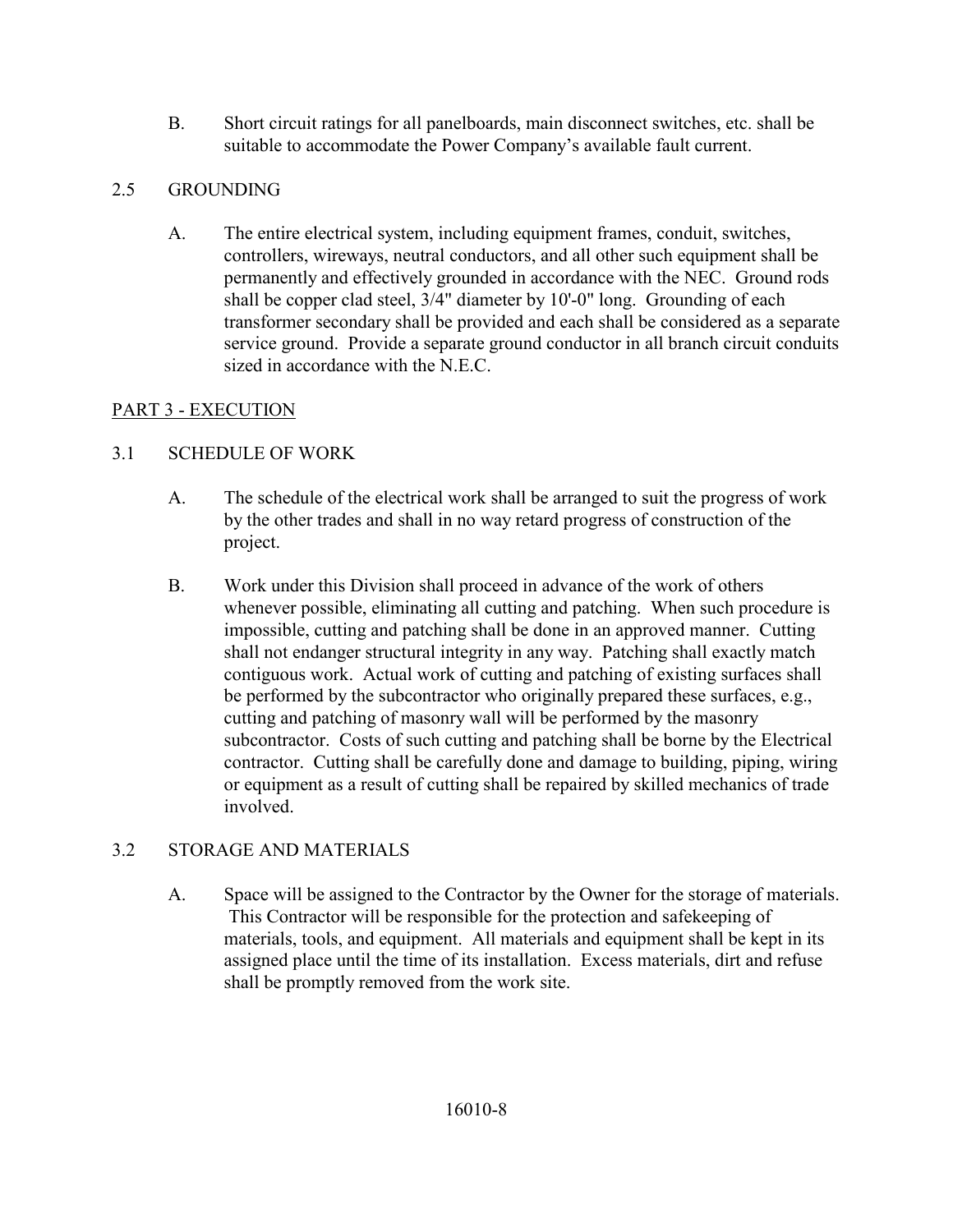## 3.3 LABELING OF EQUIPMENT

- A. All panelboards, cabinets, transformers, safety switches, motor disconnect switches, and motor controllers shall be identified by machine engraved laminated plastic designation plates permanently attached thereto with self-tapping screws or rivets. All component parts of each item of equipment or device shall bear the manufacturer's nameplate, giving name of manufacturer, description, size, type, serial and model number and electrical characteristics in order to facilitate maintenance or replacement. The nameplate of a subcontractor or distributor will not be acceptable. Self-adhesive, plastic laminate labels are not acceptable.
- B. All panelboards, industrial control panels, and motor control centers shall be field marked to warn personnel of the potential for Arc Flash. Labels shall state "WARNING – ARC FLASH AND SHOCK HAZARD APPROPRIATE PERSONAL PROTECTIVE EQUIPMENT (PPE) REQUIRED".

## 3.4 OTHER TRADES

- A. Excavation shall be performed in accordance with the section of these specifications which cover excavating, filling and backfilling.
- B. Concrete work shall be performed in accordance with the section of these specifications which cover concrete.
- C. Painting shall be performed in accordance with the section of these specifications which cover painting. Paint all exposed conduit as well as cabinets and related items which are not supplied with a factory finish. Touch up all factory finishes damaged during installation or by adjacent construction work.

## 3.5 COORDINATION

A. Cooperate and coordinate efforts with all Contractors on the project. This is especially important in determining exact locations of all switches, receptacles and lighting fixtures. Arrange lighting fixtures in accordance with the architectural reflected ceiling plans unless otherwise indicated. Coordinate lighting fixture locations with grilles, diffusers, access panels, etc. Verify ceiling and wall construction and material prior to ordering lighting fixtures or other devices to ensure proper fixture or device is furnished to match construction. This verification must be executed regardless of information placed on the drawings. Any cost incurred which in the opinion of the Engineer, could have been avoided by this step shall be the responsibility of the Contractor. Coordinate switch locations with thermostats, control switches, etc.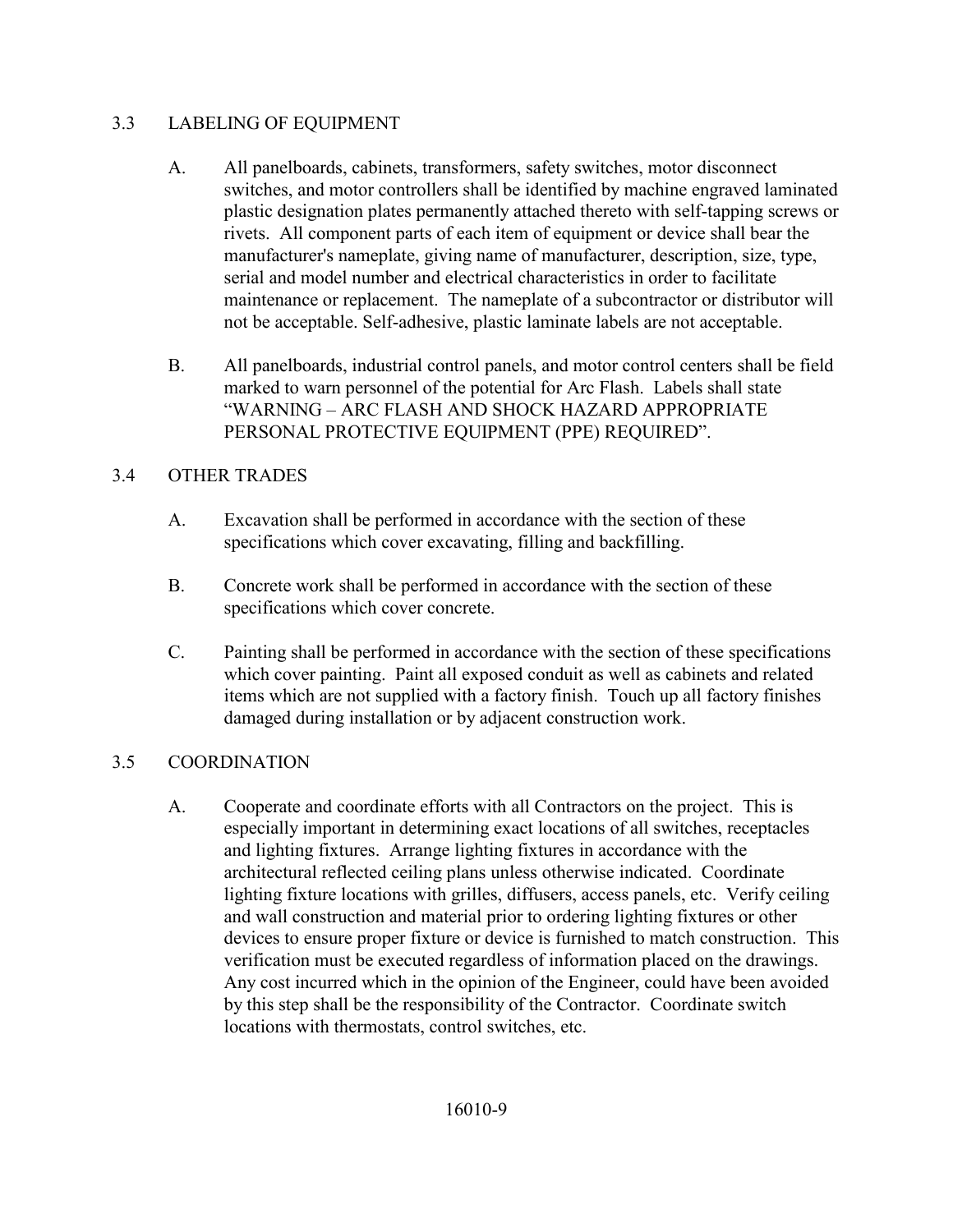- B. Carefully check space requirements with the other subcontractors to insure that electrical equipment can be installed in the spaces allotted for them. Sufficient access and working space shall be provided and maintained about all electrical equipment as required by the National Electrical Code. Consult all applicable drawings for details. Where interferences occur and work must be relocated, relocate without additional cost.
- C. No conduit, outlet box, conduit stub-up, or any other electrical devices shall be installed until the exact location has been determined by the coordinated effort of all Subcontractors and other parties concerned. Any relocating of devices or cutting or patching which becomes necessary due to improper coordination shall be done at this Contractor's expense.
- D. Determine electrical requirements of other Divisions in order to fully understand wiring, and provide as required for complete and satisfactory operation of project. Make connections for other Divisions where indicated.
- E. Obtain approved shop drawings showing wiring diagrams, connection diagrams, roughing-in and hookup details, from other involved contractors for all equipment and comply therewith.

# 3.6 GUARANTEE OF WORK

- A. Contractor guarantees by his acceptance of the contract that all work installed is free from any and all defects in workmanship and/or materials, and that the apparatus will develop capacities and characteristics specified, and that if, during the period of one year or as otherwise specified, from date of certificate of completion and acceptance of the work any such defects in workmanship, material or performance appear, he will, without cost to the Owner, remedy such defects within a reasonable time to be specified in notice from Engineer. In default thereof, the Owner may have such work done and charge cost to Contractor. Equipment guarantees from date of "start-up" will not be recognized.
- B. Comply, also, with the General Conditions and the Supplementary Conditions and the applicable Sections of Division 1 General Requirements.
- C. Provide service for the installation for one year from date of final acceptance. This shall include all emergency service and adjustment. Provide evidence upon request by the Engineer that a factory authorized local service organization is in existence to service and furnish spare and replacement parts for all equipment under this Division of the specifications.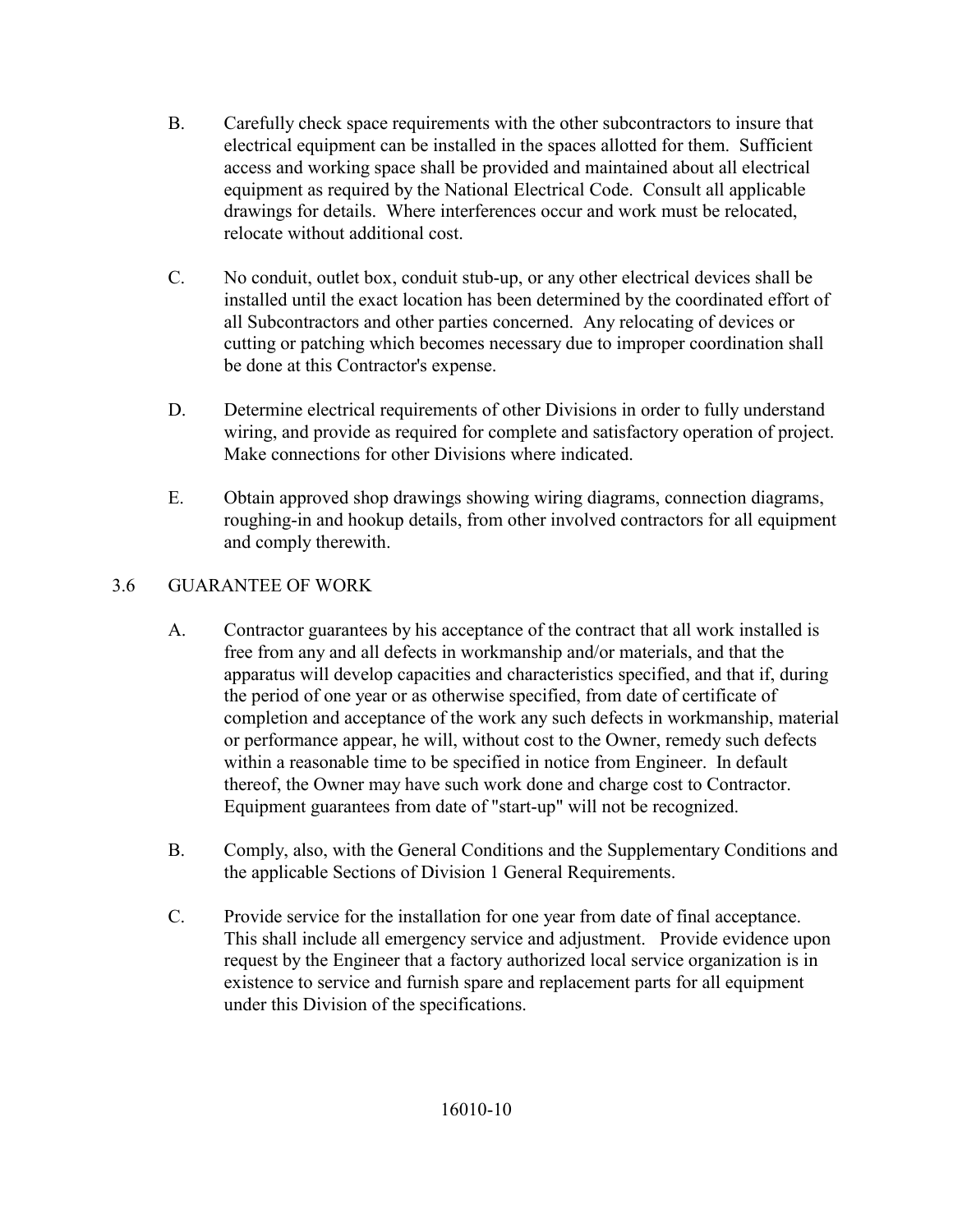D. Compile and assemble and provide all shop drawings, maintenance manuals, operation manuals and warranties in a separated set of vinyl covered, three ring binders, tabulated and indexed for easy reference.

# 3.7 CLEANING

- A. Refer to the Division 1 Section "PROJECT CLOSEOUT" or "FINAL CLEANING" for general requirements for final cleaning.
- B. Clean all light fixtures, lamps and lenses prior to final acceptance. Replace all inoperative lamps.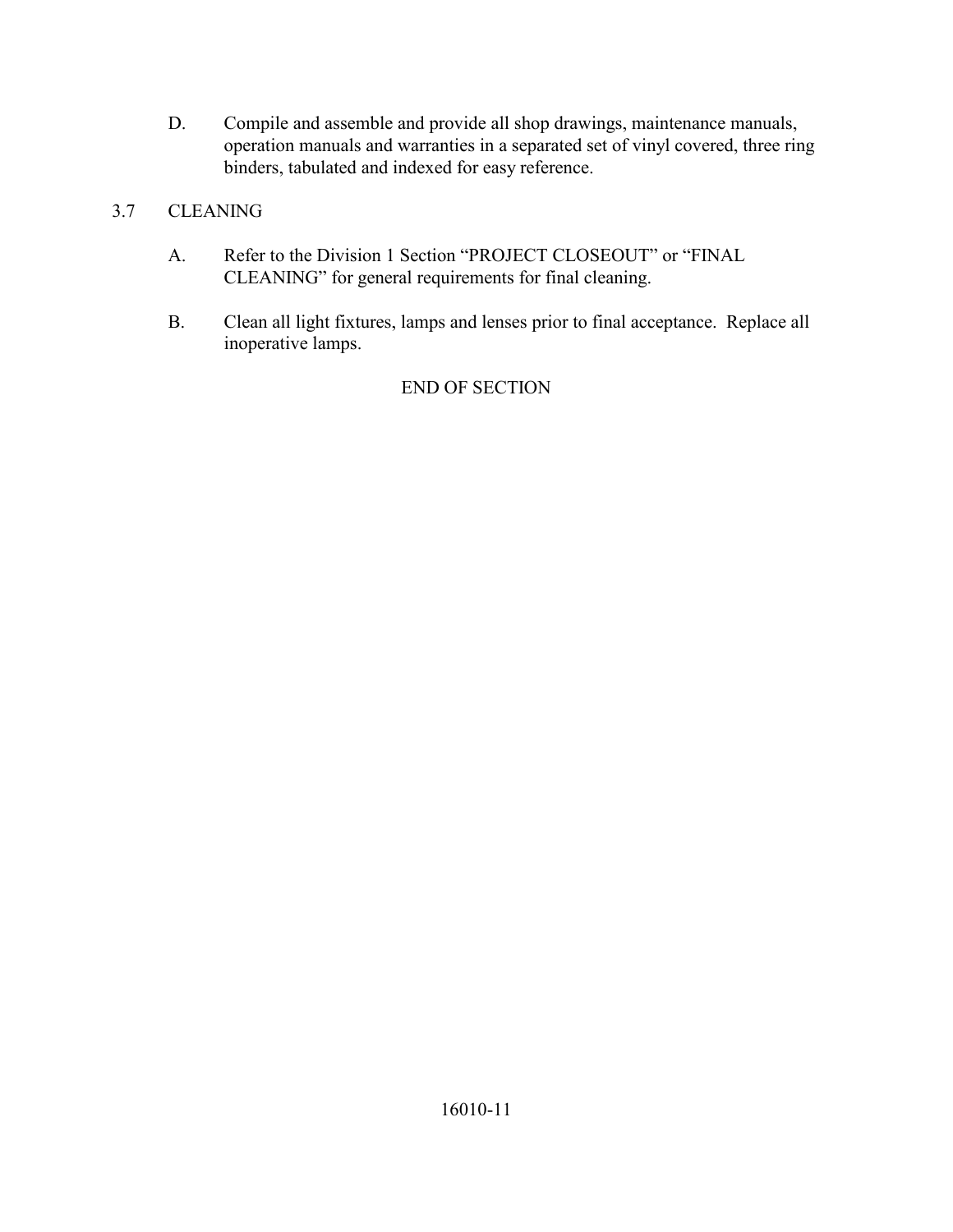## RACEWAY, FITTINGS AND BOXES

## PART 1 - GENERAL

- 1.1 Provide raceways and fittings for all electrical and related systems where indicated, specified or required to form continuous raceways from the various service entrances to the various outlets.
- 1.2 Provide each outlet in the raceway system with an outlet box to suit the conditions encountered. Each box shall have sufficient volume to accommodate the number of conductors and conduits entering the box.
- 1.3 All wiring shall be in conduit.

## PART 2 - PRODUCTS

## 2.1 RACEWAYS

- A. Conduit shall be hot-dipped, zinc coated rigid steel (RS).
- B. Conduits in wet well shall be stainless steel or PVC coated rigid steel.
- C. Flexible conduit shall be galvanized, continuous spiral, single strip type. Flexible conduit shall be covered with PVC jacket in wet or damp locations. Provide suitable fittings with ground connector.

#### 2.2 FITTINGS

- A. All conduit entering or leaving outlet, junction or pull boxes, and cabinets and all conduit stubs shall have bushings. Provide insulating bushings where required by NEC.
- B. Provide expansion fittings with bonding jumper where conduits cross expansion joints.
- C. Fittings shall be threaded type.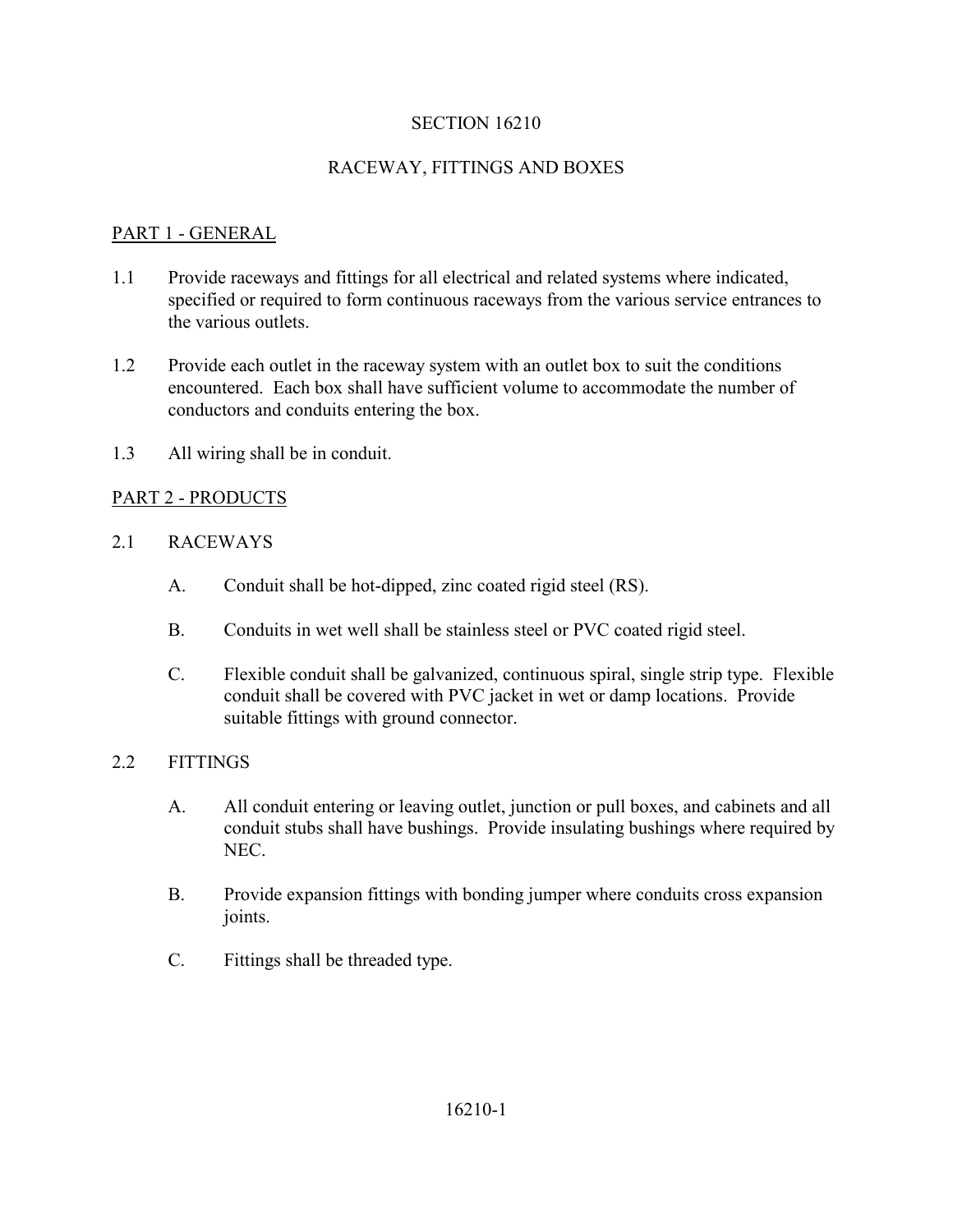## 2.3 SLEEVES

- A. All electrical system conduit shall have sleeves where conduit passes through concrete slabs except concrete slabs in contact with grade. All conduit 1 1/4 inch and larger running concealed above ceiling shall have sleeves where the conduit passes through masonry, tile and gypsum wall construction. All conduit running exposed below ceiling or in area without finished ceiling construction and passing through masonry concrete, tile and gypsum wall construction shall be provided with sleeves.
- B. Sleeves shall be constructed of galvanized steel pipe, Schedule 40.

# 2.4 OUTLET BOXES AND JUNCTION BOXES

- A. Outlet boxes shall be pressed steel, electro-galvanized or cadmium plated with clean cut, easily removable knockouts. Except as noted hereinafter minimum size outlet box shall be 4" square, 1 1/2" deep, and shall be increased in dimensions to accommodate conductors, conduits, and devices as required by the NEC. Shallower boxes may be used where required by structural conditions and when specifically approved by the Architect/Engineer. Provide suitable plaster-rings to match wall construction and device. Ceiling and bracket outlet boxes shall not be less than 4" octagonal, 1 1/2" deep except that smaller boxes may be used where required by particular fixture to be installed.
- B. Outlet boxes in wet or damp locations shall be cast-metal, threaded hub-type with gaskets.
- C. Junction or pull boxes not over 100 cubic inches in volume shall be standard outlet boxes. Junction boxes over 100 cubic inches in volume shall be constructed of code gage, galvanized sheet steel. Junction boxes shall have removable covers and shall be accessible after completion of buildings.

## 2.5 CABINETS

A. Cabinets shall be zinc-coated sheet steel, constructed with interior dimensions not less than those indicated on drawings, arranged for flush or surface mounting as indicated. Removable trim shall be provided with a hinged door and flush latch and lock. Locks shall be keyed same as panelboards.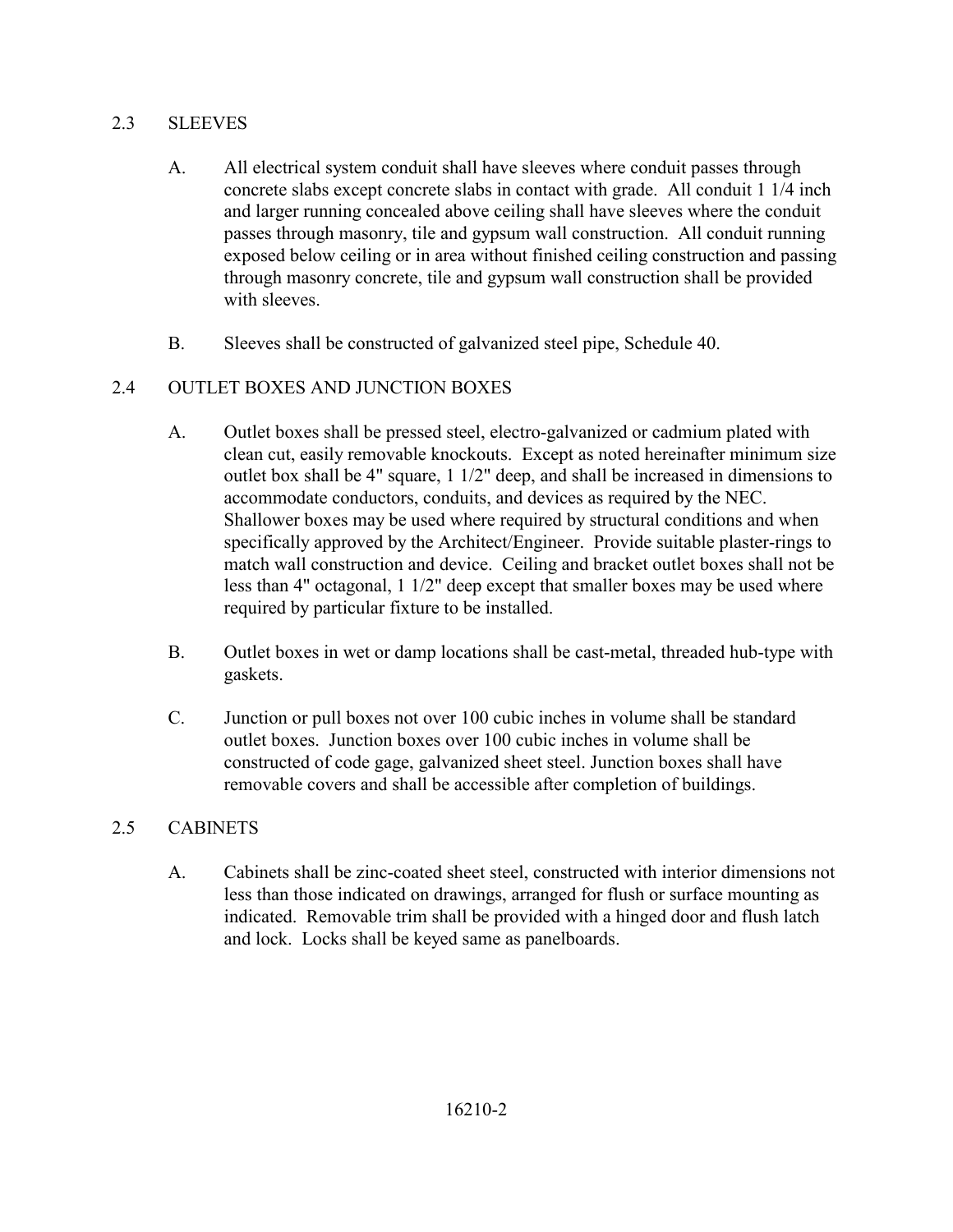#### PART 3 - EXECUTION

#### 3.1 RACEWAY AND FITTING INSTALLATION

- A. Conduits may be run exposed within the structure. Conduit shall be supported at intervals of not more than 8'. Run exposed conduit parallel or perpendicular to walls, structural members, or intersections of vertical planes and ceiling. All conduit to be run under the floor shall be run under the slab. Conduit shall not be run in the floor slab. Do not stack conduits beneath slab. Changes in direction of runs shall be made with symmetrical bends or cast metal fittings.
- B. Boxes for metallic raceways shall be cast-metal, hub-type when located in wet locations, when surface mounted on outside of exterior surfaces, when surface mounted on interior walls exposed up to 7 feet above floors and walkways.
- C. Support conduits by pipe straps, wall brackets, strap hangers, or ceiling trapeze.
- D. Conduit run outside of building shall be buried a minimum of 24" below finished grade.
- E. Service entrance conduits shall be direct-buried RS.
- F. Flexible conduit shall be used to connect all motors, transformers and all equipment subject to vibration.

#### 3.2 SLEEVE INSTALLATION

- A. Check floor and wall construction and finishes to determine proper length of sleeves for various locations. Make actual lengths to suit the following:
	- 1. Terminate sleeves flush with wall, partitions and ceilings.
	- 2. In areas where conduits are concealed, as in chases, terminate sleeves flush with floor.
	- 3. In finished areas, where conduits are exposed, extend sleeves 1/2 inch above finished floor, except in rooms having floor drains extend sleeves 1 inch above floor.
- B. Fasten sleeves securely in floors and walls, so that they will not become displaced when concrete is poured or when other construction is built around them. Take precautions to prevent concrete, plaster or other materials being forced into the spaces between conduit and sleeve during construction.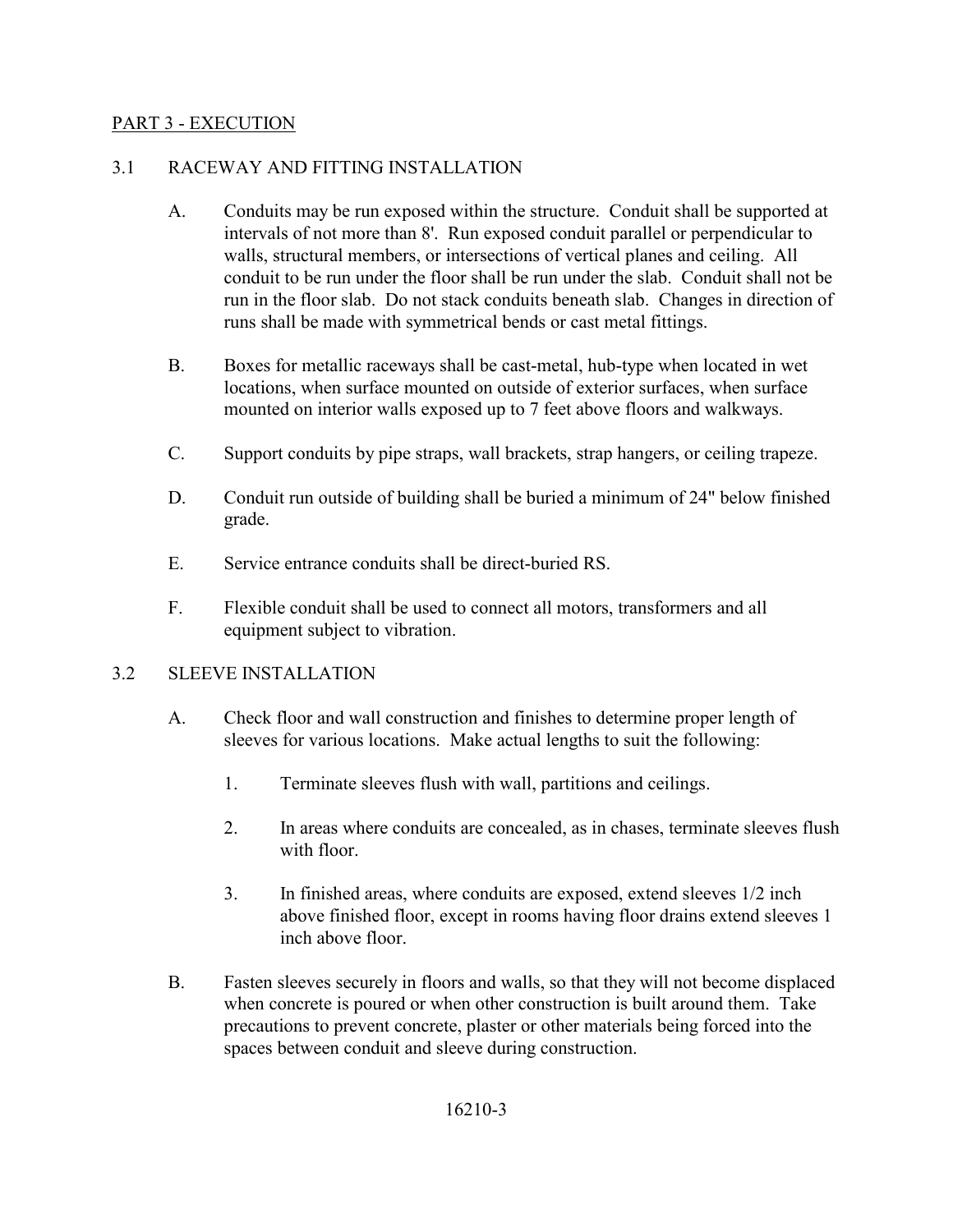#### 3.3 BOX INSTALLATION

A. Support boxes for fixtures on suspended ceilings independently of ceiling supports. Fasten boxes and supports with wood screws on wood, with bolts and expansion shields on concrete or brick, with toggle bolts on hollow masonry units, and with machine screws or welded studs on steel. Nail-type nylon anchors may be used in lieu of wood screws, expansion shields, or machine screws. In open overhead spaces, cast boxes threaded to raceways need not be separately supported except where used for fixture support; support sheet metal boxes directly from building structure or by bar hangers. Where bar hangers are used, attach bar to raceways on opposite sides of box, and support raceway with approved-type fastener maximum 24 inches from box. When penetrating reinforced concrete members, avoid cutting reinforcing steel.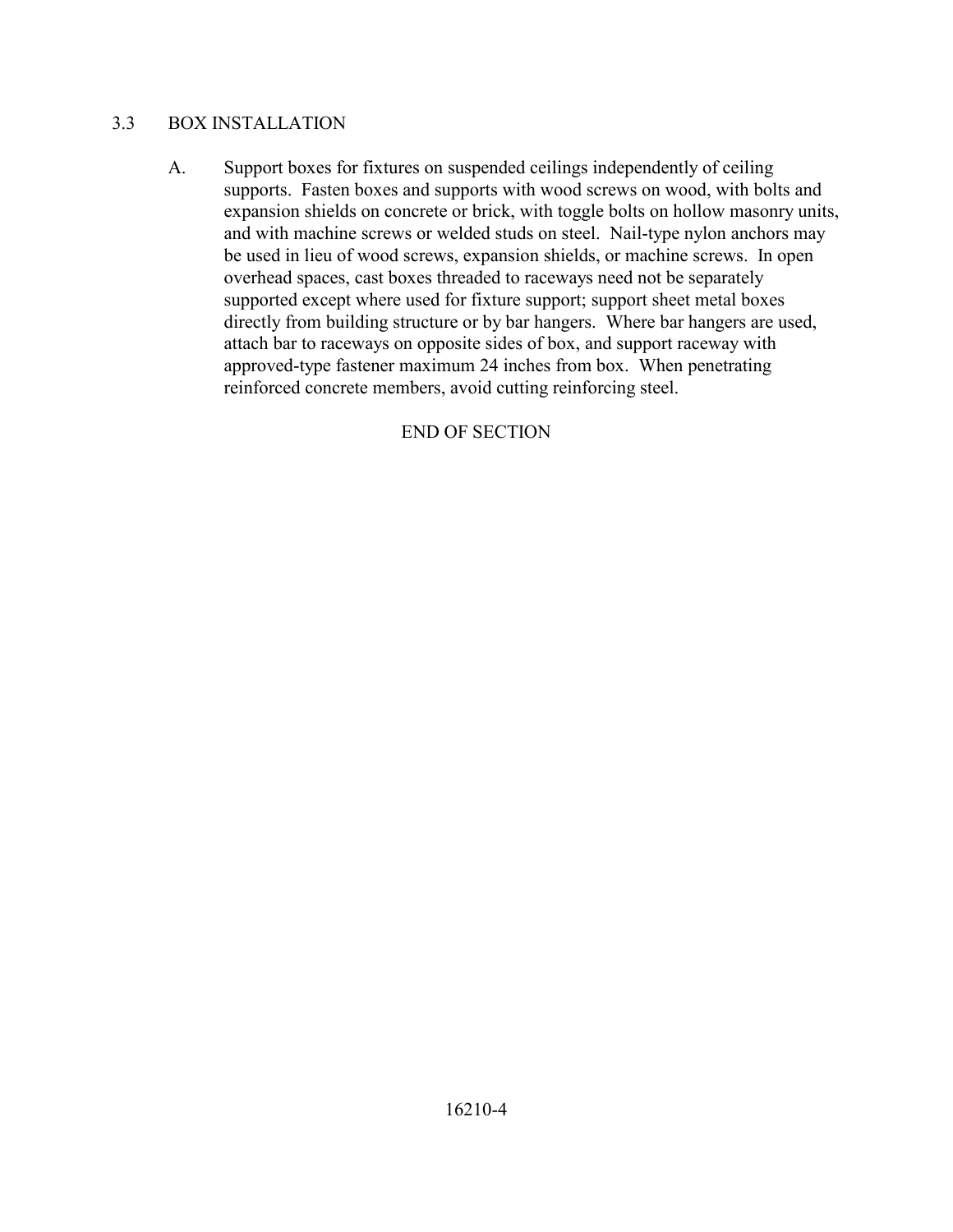#### **CONDUCTORS**

#### PART 1 - GENERAL

1.1 Provide a complete system of conductors as indicated or necessary to accomplish the required connections. All conductors shall be installed in a neat and workmanlike manner, with care being taken that conductors are not kinked, scarred, or damaged during installation.

#### PART 2 - PRODUCTS

- 2.1 CONDUCTORS AND INSULATION
	- A. Wire and cable shall be soft drawn, annealed copper with 600 volt insulation. Minimum wire size shall be #12 AWG. Insulation for conductor sizes #12 and #10 shall be type THHN-THWN, THW or RHW for installation in ordinary dry locations and type THWN or RHW-2 for installation in wet locations. Wet locations shall include service conduits, conduit underground, raceways installed in concrete floor slabs in direct contact with the earth and raceways regularly subject to moisture or condensation. Conductors sizes larger than #10 shall have type XHHW-2 insulation. Conductors No. 8 AWG and larger diameter shall be stranded. Conductors No. 10 AWG and smaller diameter shall be solid, except that conductors for remote-control and signal circuits, classes 1, 2, and 3, may be stranded.
	- B. Branch circuit conductors in fluorescent fixture raceways and drops to single fluorescent fixtures shall be type THHN or XHHW.
	- C. Provide a separate ground conductor in all raceways sized in accordance with the N.E.C.

#### 2.2 COLOR CODING

A. All branch circuit, feeder and control wiring shall be color coded in accordance with NEC. Color shall be integral with sheath for sizes 12 through 8. Provide minimum 1/2 inch wide color coded plastic tape strips for conductors size 6 and larger. Strips shall be placed minimum 6 inches on center in all panelboards, junction boxes, pull boxes, conduit fittings, disconnect switches and anywhere the conductors are accessible and visible. Wire shall be color coded as noted below. All other conductors shall be of other colors. Color schedule shall be as follows: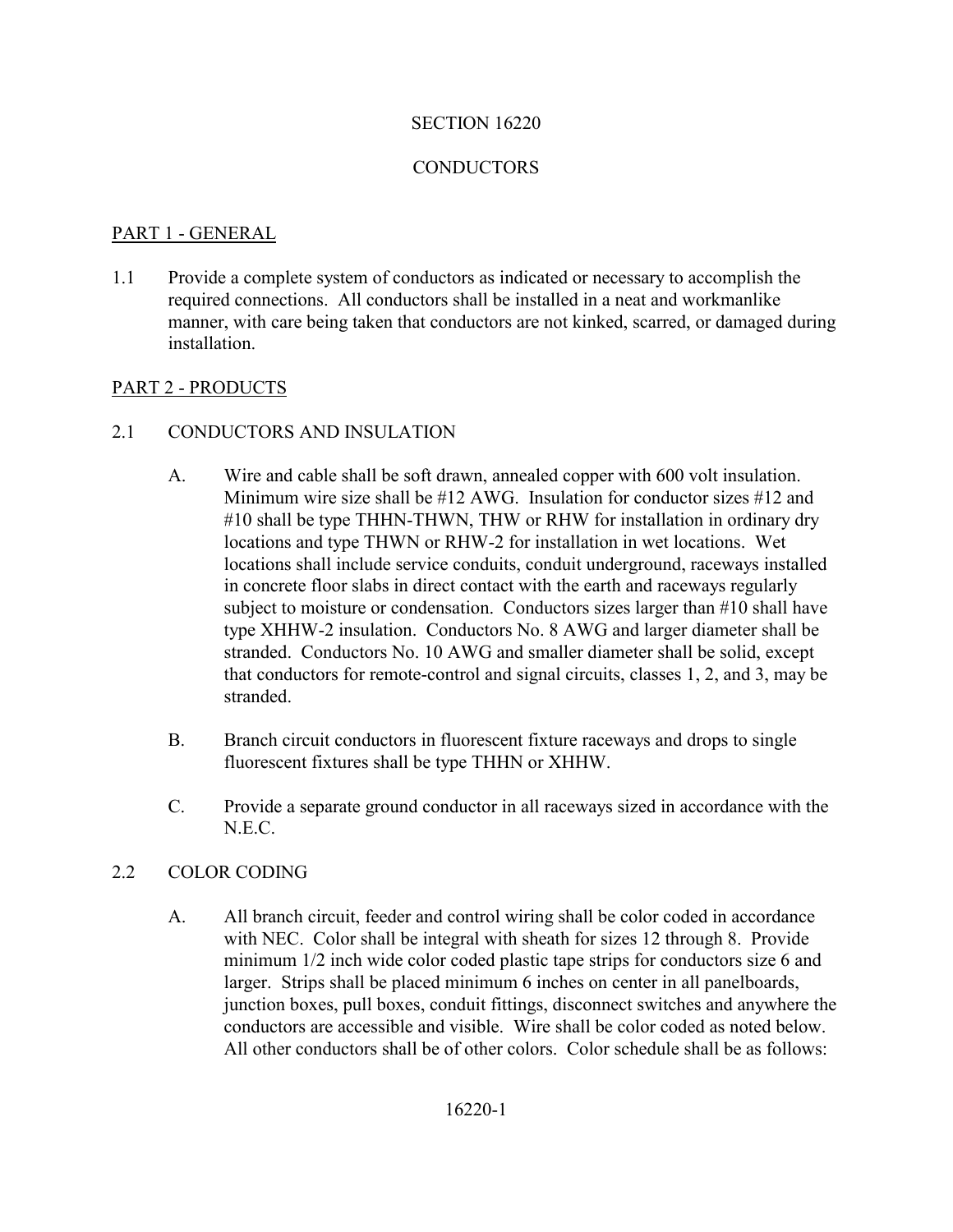| 208/120 Volt<br>System |              | 480/277 Volt<br>System |        |
|------------------------|--------------|------------------------|--------|
| Phase A                | <b>Black</b> | Phase A                | Brown  |
| Phase B                | Red          | Phase B                | Orange |
| Phase C                | Blue         | Phase C                | Yellow |
| Neutral                | White        | Neutral                | Grey   |
| Ground                 | Green        | Ground                 | Green  |

#### 2.3 JOINTS AND TERMINATIONS

- A. Leave at least 6 inches of free conductor in each outlet- or junction- box for making up joints and making connections to fixtures, devices or equipment.
- B. For conductors #12 and #10 all fixture and branch circuit joints in junction and outlet boxes shall be made with UL listed pressure type connectors rated at 600 volts and 105 degrees C. Connector body shall consist of a cone-shaped, expandable, square-edged, coil-spring insert, insulated with a color-coded, self-extinguishing nylon shell with two wings placed opposite to each other to serve as a "built-in" wrench. Shell shall be molded of one piece. Connectors shall be IDEAL INDUSTRIES "Wing-Nut" or BUCHANNAN "B-CAP", 3M "SCOTCH-LOK" connectors or equal. Wire #8 and larger shall be joined or terminated with solderless pressure connectors properly taped in layers to form a moisture-tight joint.

## PART 3 - EXECUTION

## 3.1 CONDUCTOR INSTALLATION, GENERAL

A. Conductors shall be continuous from outlet to outlet, and no splices shall be made except within outlet or junction boxes. Junction boxes shall be provided where required. Home runs may be combined in one conduit, provided all connections are in accordance with NEC requirements and the maximum unbalanced current in the neutral does not exceed the capacity of the conductor. All parallel feeder runs shall be laid out and cut to exact same lengths before pulling into conduits to insure load balance. No additional trimming of parallel conductors will be accepted. Conductors #8 and smaller shall be pulled by hand and without aid of block and tackle or other mechanical device. Only approved equipment for pulling conductors shall be used for #6 and larger conductors. Only approved pulling compounds which will in no way damage the insulation on the conductors or hasten its aging may be used to facilitate pulling of wire into conduit.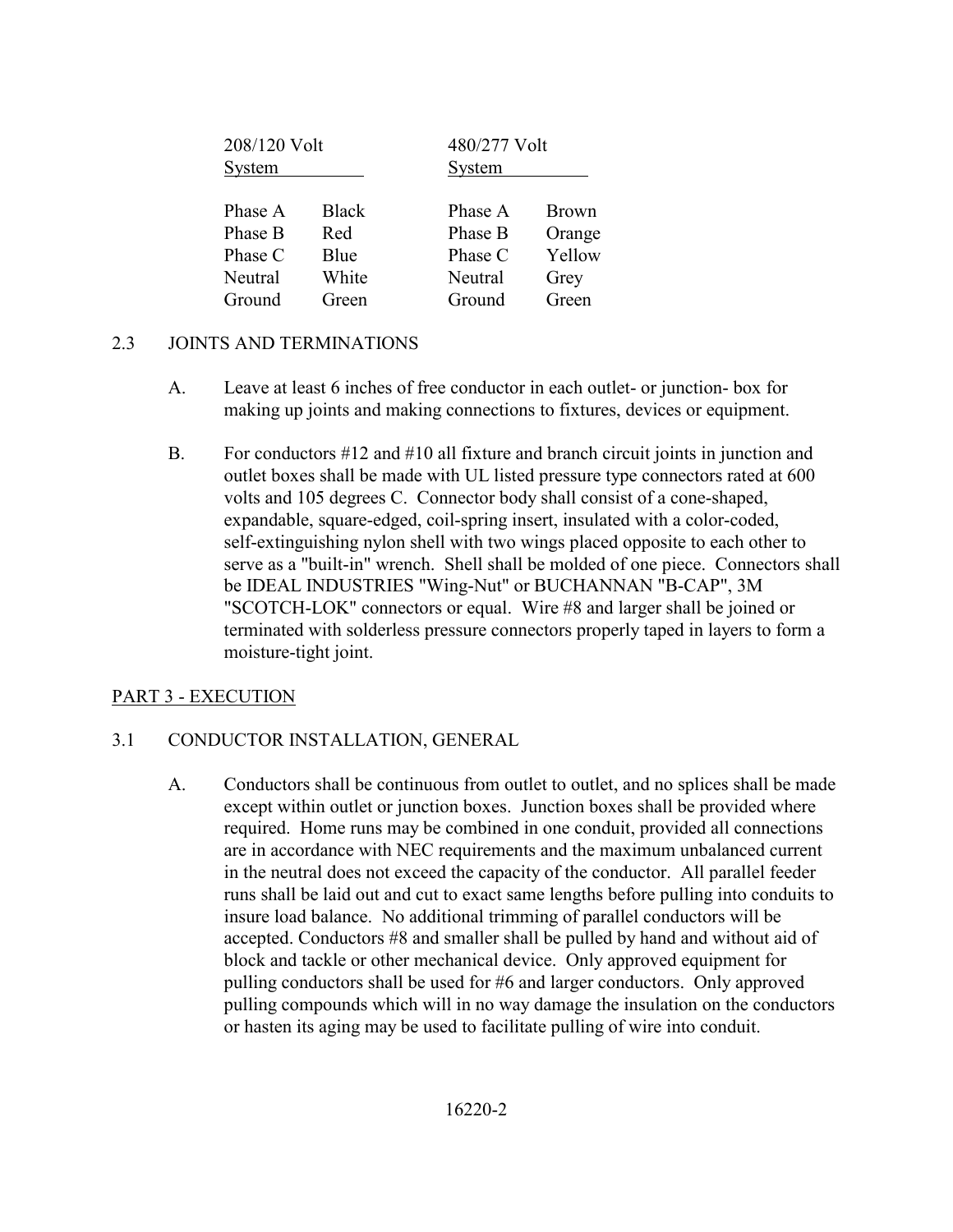Circuiting shown shall be followed unless specific changes are approved by the Engineer.

- B. Where several feeders pass through a common pull box or junction box, the feeders shall be tagged to indicate clearly their electrical characteristics, circuit number, and panel designation. This same information shall be permanently marked on cover of the box.
- C. All conductors shall be in conduit unless otherwise indicated or allowed.
- D. All conductors and cables shall be labeled.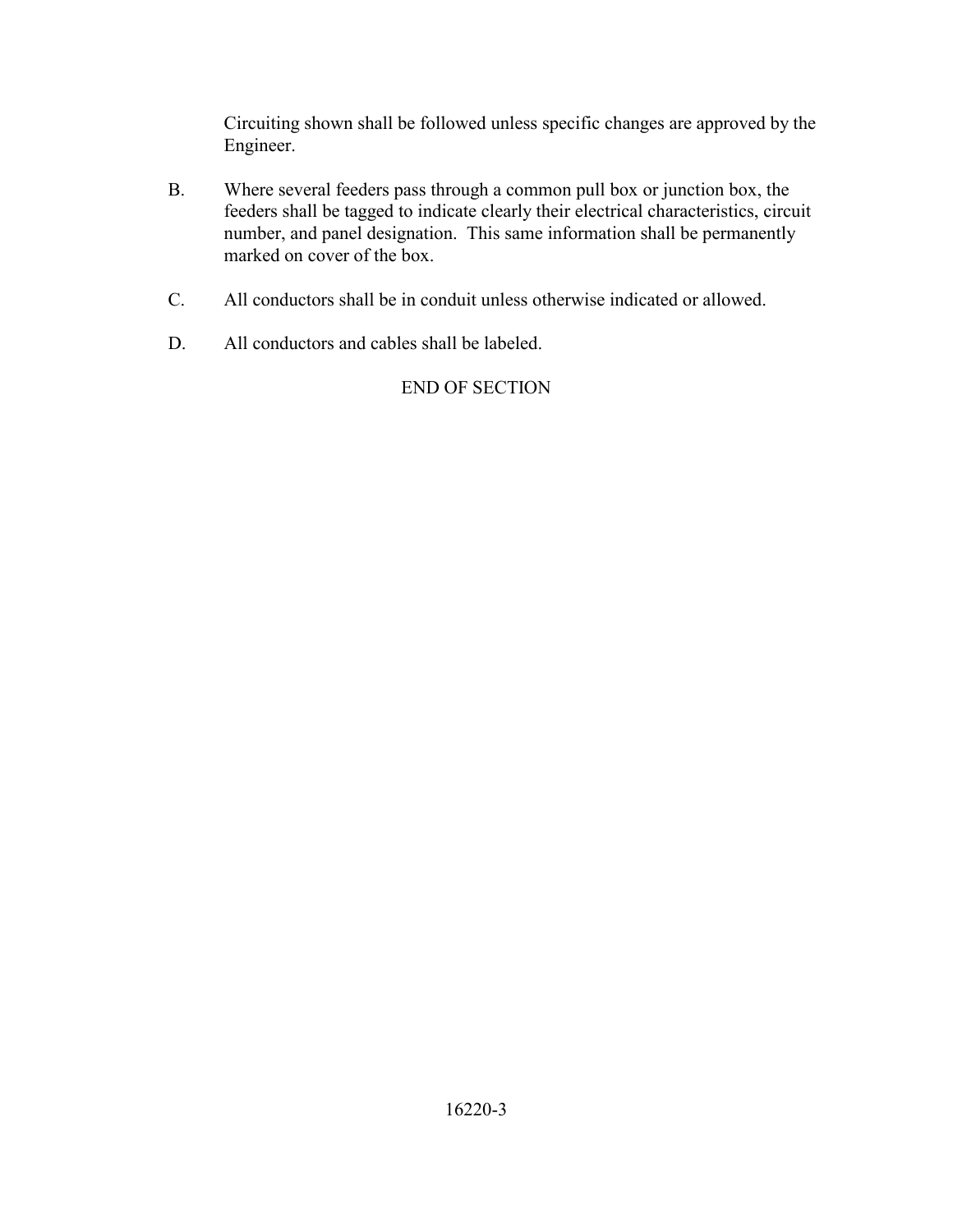#### WIRING DEVICES

### PART 1 - GENERAL

1.1 Provide wiring devices complete with all necessary trim rings or wall plates as shown or as required.

#### PART 2 - PRODUCTS

- 2.1 Wiring devices shall be as manufactured by General Electric, Slater (Medalist), ARROW-HART, BRYANT, HUBBELL or PASS & SEYMOUR. All wiring devices provided on this project shall be by the same manufacturer and shall be "specification grade".
	- A. Local switches shall be single pole, double pole, three way and four way as shown on the drawings, black plastic cup with red plastic cover and brown plastic handle, back or side wired, 20 ampere, 120-277 volts.
	- B. Duplex convenience receptacles shall be brown plastic, 20 ampere, 125 volts, 2 pole, 3 wire NEMA and ASA Standard, grounding type.
	- C. Weatherproof receptacles shall be in cast metal box with gasketed, weatherproof, cast-metal cover plate and gasketed cap over each receptacle opening. Caps shall be provided with a spring-hinged flap. Receptacle shall be UL listed for use in "wet locations."
	- D. Ground fault circuit interrupting receptacles shall conform to NEC, shall be UL listed, brown plastic, shall have a "push-to-test" button and visible indication of a tripped condition, and shall detect a current imbalance in device or equipment plugged-in of approximately 5 milliamperes and trip out under that condition.
	- E. Device plates in normally dry locations shall be zinc-coated sheet steel having rounded or beveled edges. Plates shall be of one piece type to suit device or devices covered. Sectional plates will not be permitted. Screws shall be machinetype with countersunk heads in color to match finish of plate.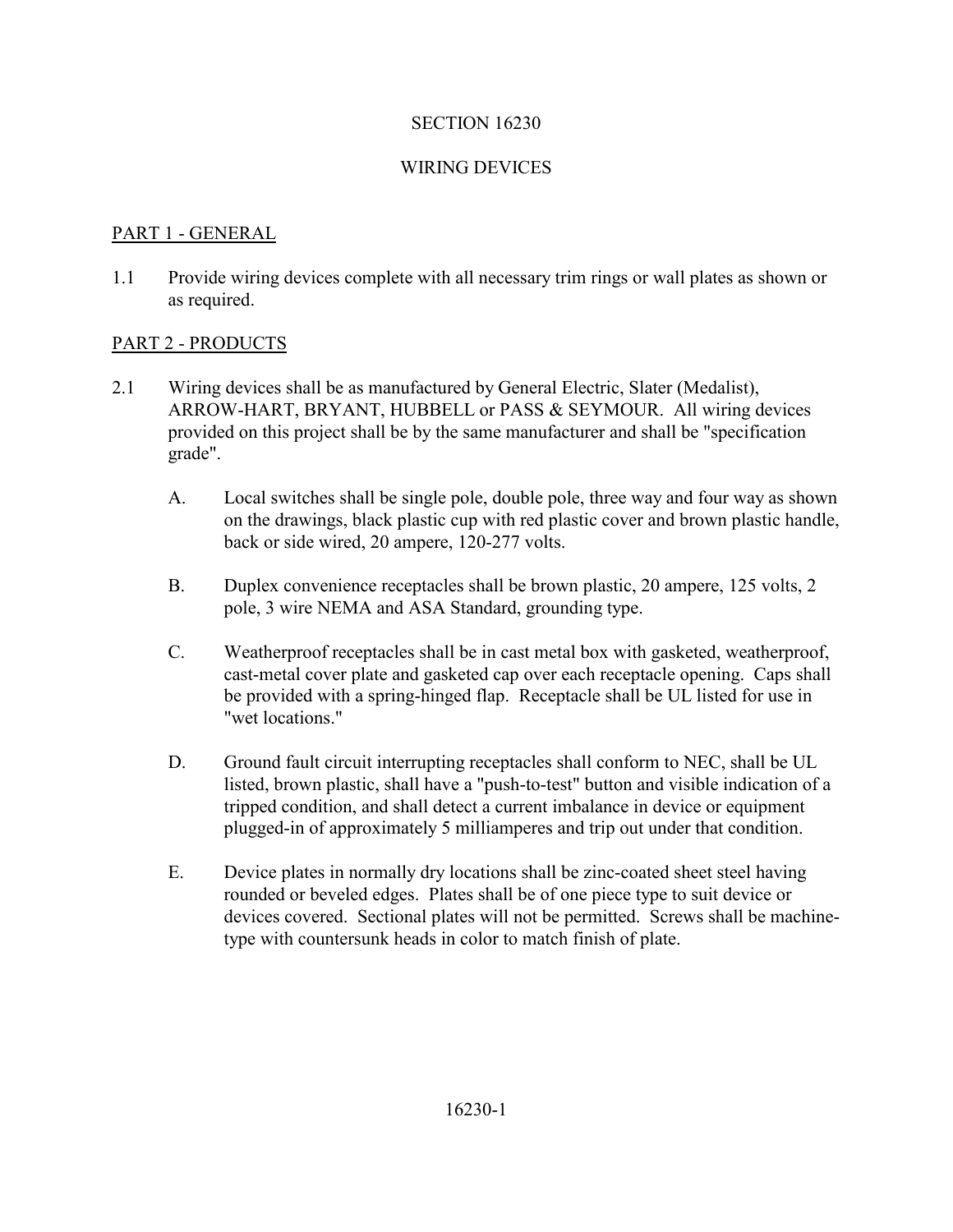## PART 3 - EXECUTION

3.1 Devices shall be installed in a rigid manner in outlet boxes. Device plates shall be installed with all four edges in continuous contact with finished wall surfaces without the use of mats or similar devices. Plaster fillings will not be permitted. Plates shall be installed vertically and with an alignment tolerance of 1/16 inch.

## 3.2 GROUND-FAULT RECEPTACLE TEST

A. Test ground-fault receptacles with a "load" (such as a plug in light) to verify that the "line" and "load" leads are not reversed.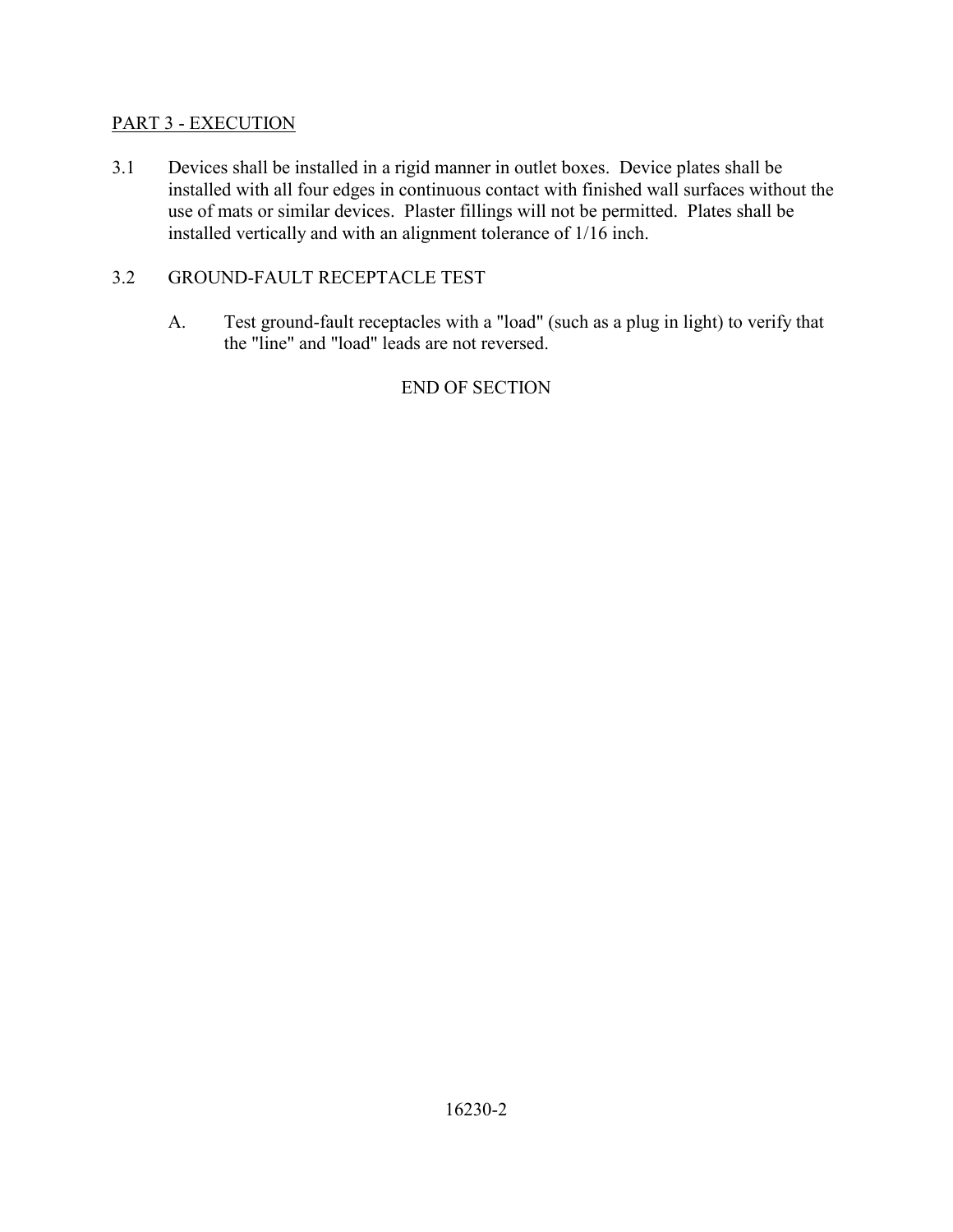### SAFETY SWITCHES

#### PART 1 - GENERAL

1.1 Provide safety switches wherever shown and whenever required whether specifically shown or not.

#### PART 2 - PRODUCTS

#### 2.1 SWITCHES

- A. Safety switches shall be rated at 600 or 240 volts as required for voltage of system with number of poles and current rating as indicated. Switches shall be fused or non-fused type as indicated, NEMA type GD or HD as required, with full cover interlocks and quick-make, quick-break mechanism.
- B. All fused switches shall be provided complete with fuses and shall have horsepower ratings when serving motor loads.

#### 2.2 FUSES

A. Fuses rated over 600 amperes shall be U.L. Class "L" fuses, and shall have a minimum time delay of 10 seconds at 500% rating. They shall be Littelfuse Type KLP-C time delay fuses or approved equal. All fuses 600 amperes and below shall be true dual-element time delay fuses with separate spring-loaded thermal overload elements in all ampere ratings. All ampere ratings shall be designed to open at 400 degrees Fahrenheit or less when subjected to a non-load oven test. RK-1 fuses shall be Littelfuse fuses, type LLN-RK or LLS-RK. RK-5 fuses shall be Littelfuse "Slo-Blo" fuses, type FLN-R or FLS-R. Fuses shall be sized as indicated on the drawings or as required by the equipment provided, whichever provides maximum protection.

#### PART 3 - EXECUTION

3.1 Switches shall be securely mounted to wall, structure or equipment. Provide miscellaneous accessories for mounting switches, including steel angles or channels where required.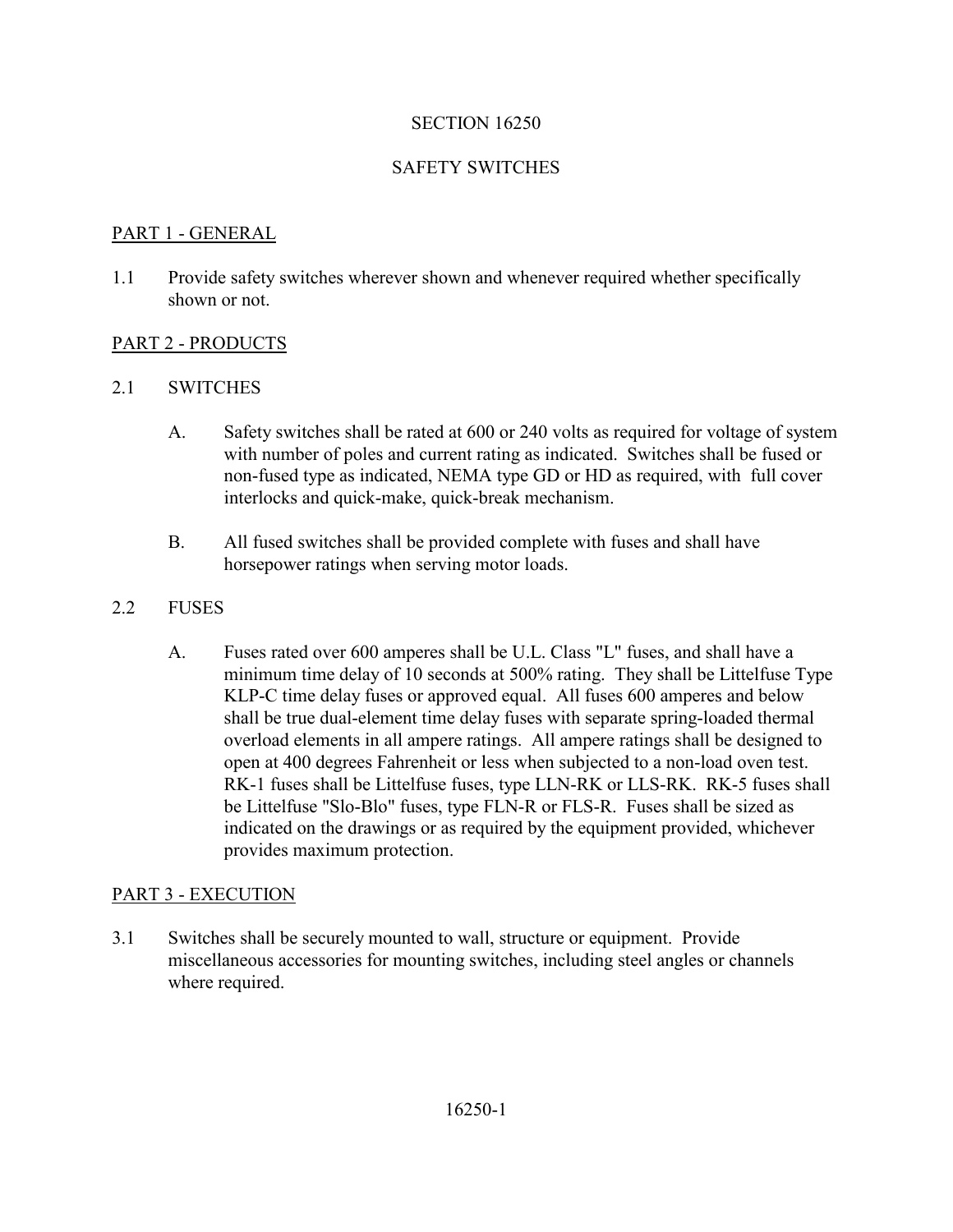3.2 Spare fuses. At the completion of the project the contractor shall deliver to the Owner (and obtain receipt for) spare fuses of each size and type equal to 20 percent of the number installed but not less than 3 or more than 9 of any size and type.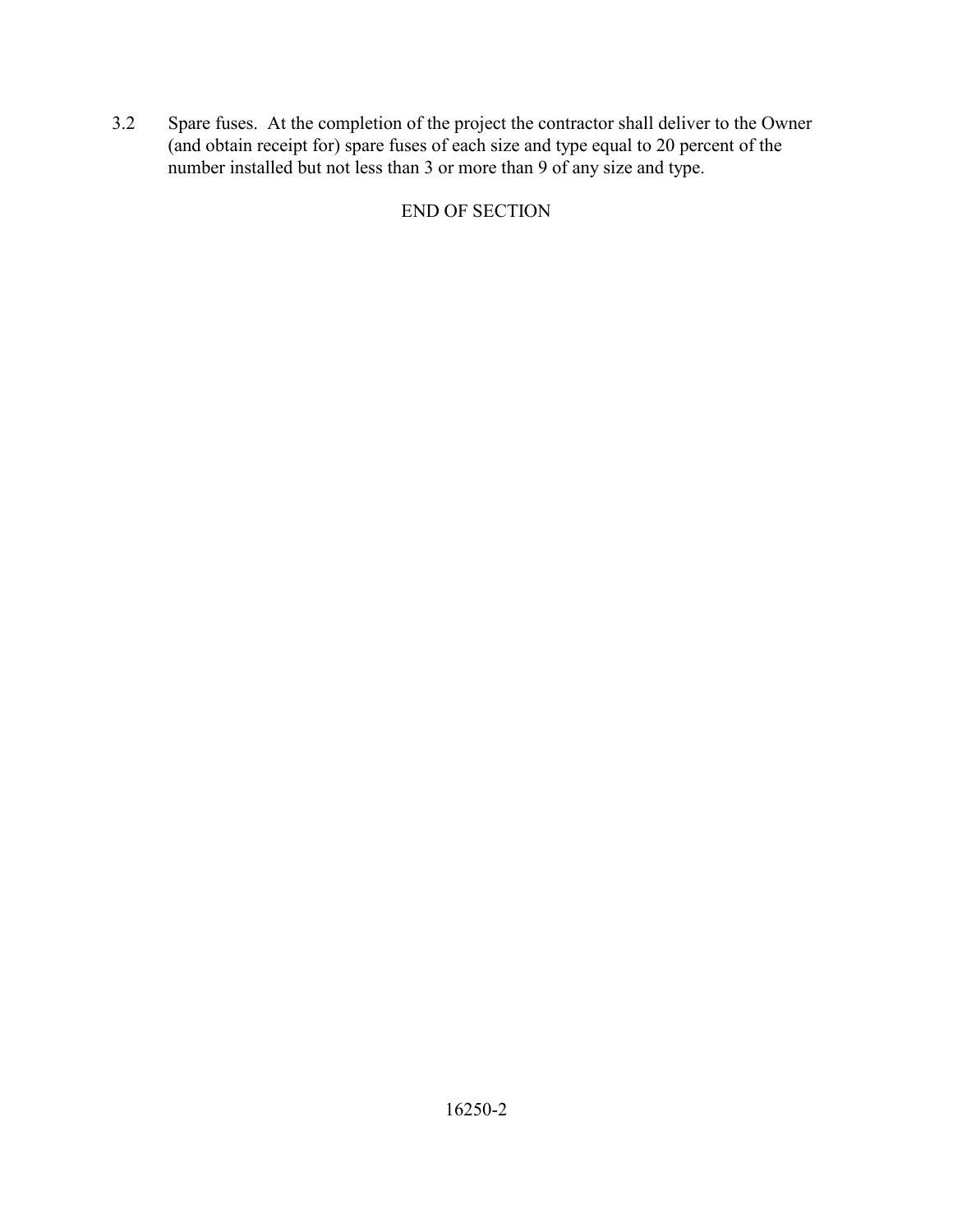## ENCLOSED CIRCUIT BREAKERS

# PART 1 - GENERAL

1.1 Provide enclosed circuit breakers with ratings as indicated.

## PART 2 - PRODUCTS

## 2.1 CIRCUIT BREAKERS

- A. Circuit breakers shall be molded case type having over-center, tripfree, toggle-type operating mechanisms with quick-make, quick-break action and positive handle indication. Two and three-pole breakers shall be common trip. Each circuit breaker shall have a permanent trip unit containing individual thermal and magnetic trip elements in each pole. The circuit breaker shall be constructed to accommodate the supply connections at either end. Circuit breaker operating handles shall assume a center position when tripped.
- B. Breakers shall have removable lugs. Lugs shall be UL listed for copper and aluminum conductors. Breakers shall be UL listed for installation of mechanical screw type lugs or crimp lugs.
- C. Neutral bars shall be furnished for circuit breakers as indicated. Neutral bars shall be insulated and be groundable for use in service equipment applications. Neutrals shall have same current rating as circuit breaker.

#### 2.2 ENCLOSURES

- A. Enclosures shall be the NEMA type indicated on the plans.
- B. NEMA 12 gasketed enclosures shall be furnished (with) (without) knockouts. The external operating handle must be an integral part of the box, not the door, so that the external operating handle is always in control of the breaker. Enclosures shall have provisions for three padlocks to lock breaker. Enclosures shall have provisions for three padlocks to lock breaker in the OFF position and dual interlock to prevent unauthorized opening of the breaker door in the ON position or closing the breaker with the door open. Enclosures shall include prominent trip indication. Enclosures shall be fabricated from sheet steel in accordance with UL 98. Enclosures shall be UL listed.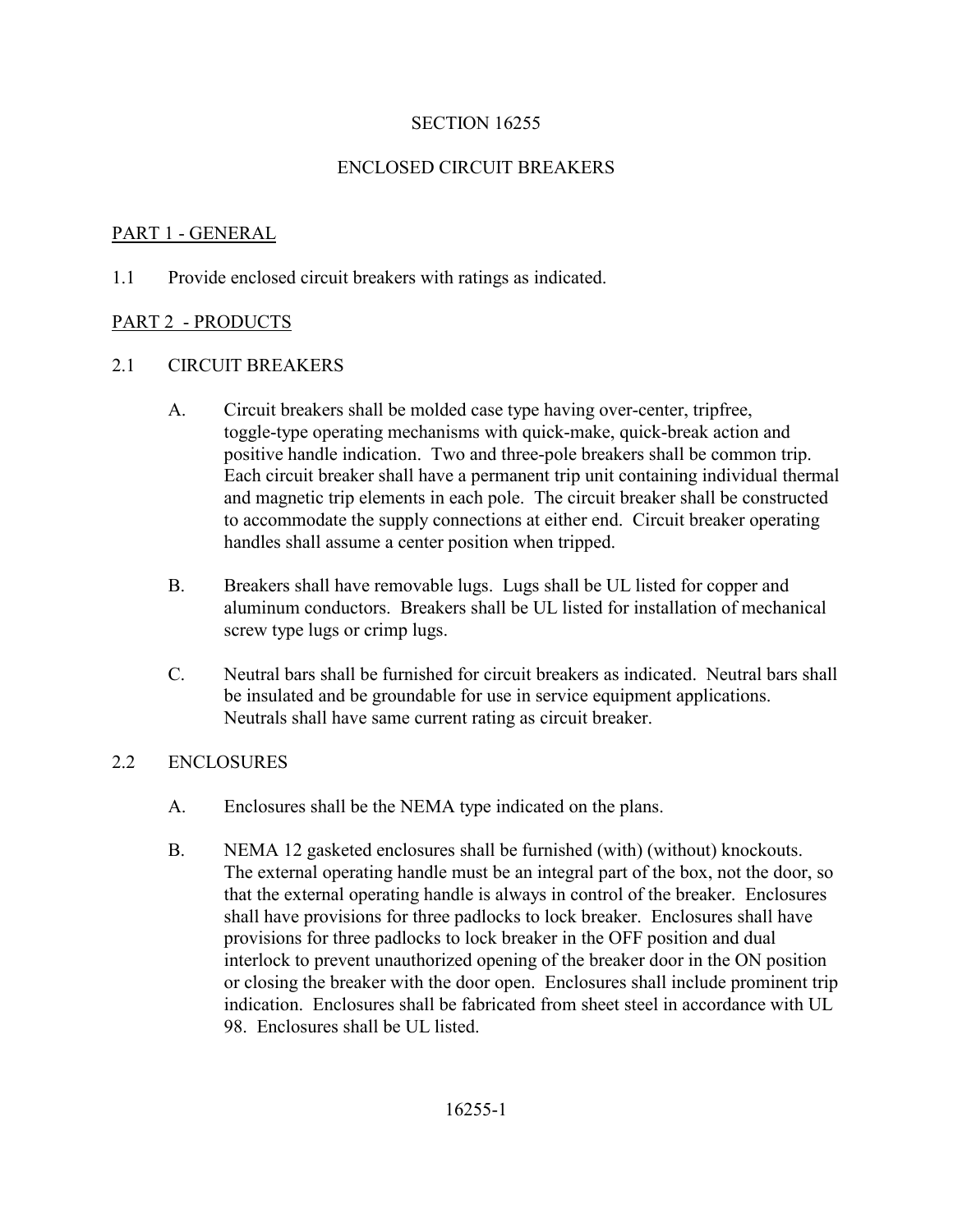## PART 3 - EXECUTION

## 3.1 CIRCUIT BREAKERS

A. Circuit breakers shall be securely mounted to wall, structure or equipment. Provide miscellaneous accessories for mounting switches, including steel angles where required.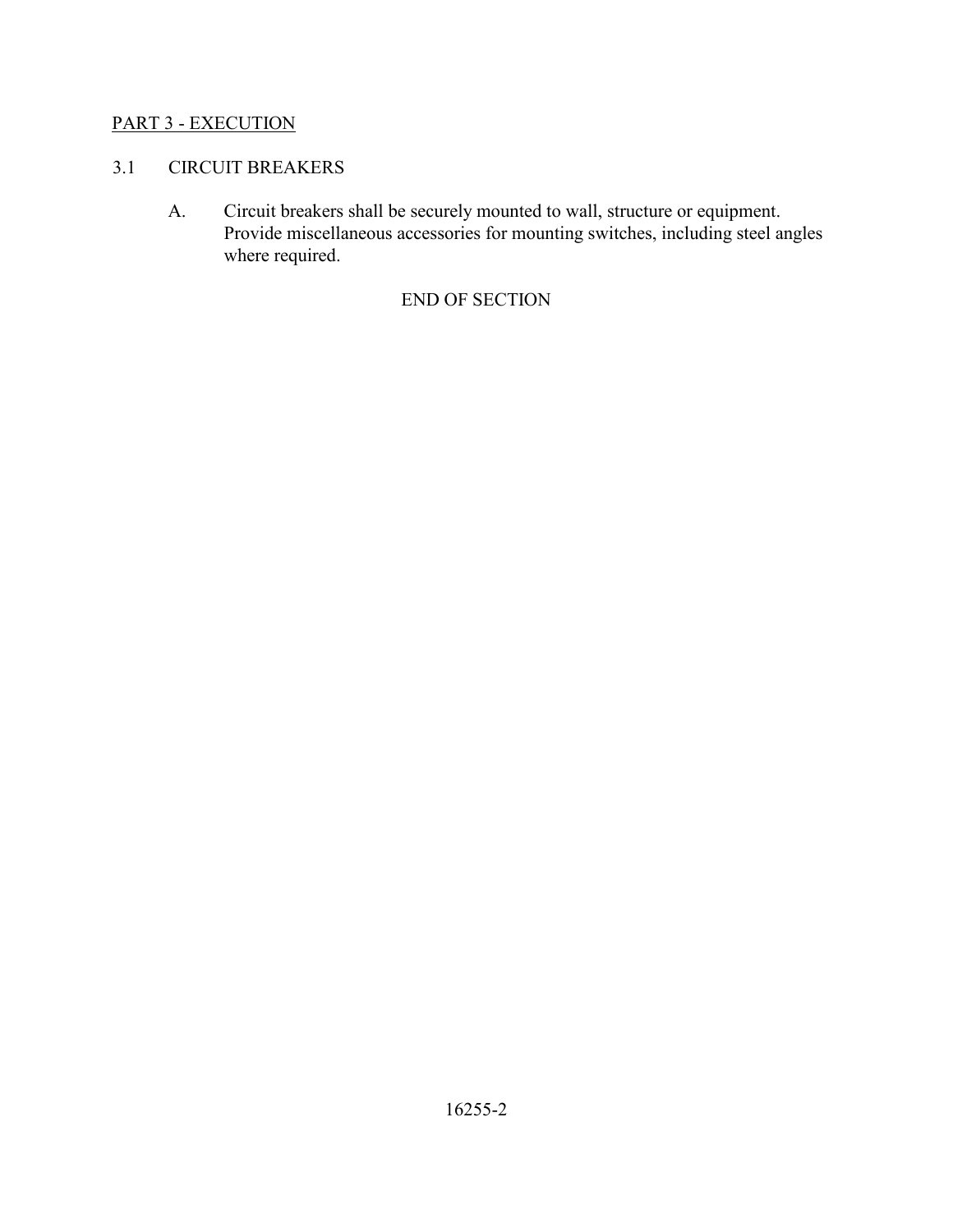## PANELBOARDS

## PART 1 - GENERAL

#### 1.1 PANELBOARDS

A. Panelboards shall be provided with number and size of mains and branch circuits as shown on drawings, shall be mounted as indicated and shall have incoming lugs arranged to receive the conductors shown. Panelboards shall conform to latest UL and NEMA standards and shall bear UL labels.

#### PART 2 - PRODUCTS

#### 2.1 PANELBOARDS

- A. Panelboards shall be dead-front, circuit breaker type equipped with single, double, or three pole thermalmagnetic quick-make, quick-break trip-free on overload or short circuit alternating current circuit breakers with trip ratings and frame size as shown on the drawings.
- B. Main and branch circuit breakers shall provide inverse time delayed tripping on overloads and instantaneous tripping on short circuits. Trip indication shall be clearly shown by the breaker handle taking position between ON and OFF when the breaker is tripped. Double and three pole breakers shall be common trip type. HACR type circuit breakers shall be provided for all circuits serving mechanical equipment.
- C. Bussing shall be such that any three adjacent single-pole breakers are individually connected to each of the three different phases in such a manner that two to threepole breakers can be installed at any location. All current-carrying parts of the bus assembly shall be plated.
- D. Sub-feed breakers are acceptable, however, if used must be clearly labeled on front panel and on interior of panel enclosure with machine engraved label mechanically attached.
- E. Where a "space, space-only, or provision" is indicated on the drawings or elsewhere, the "space, space-only, or provision" shall be "fully equipped" and ready for the direct insertion of a circuit breaker. Additional hardware, bus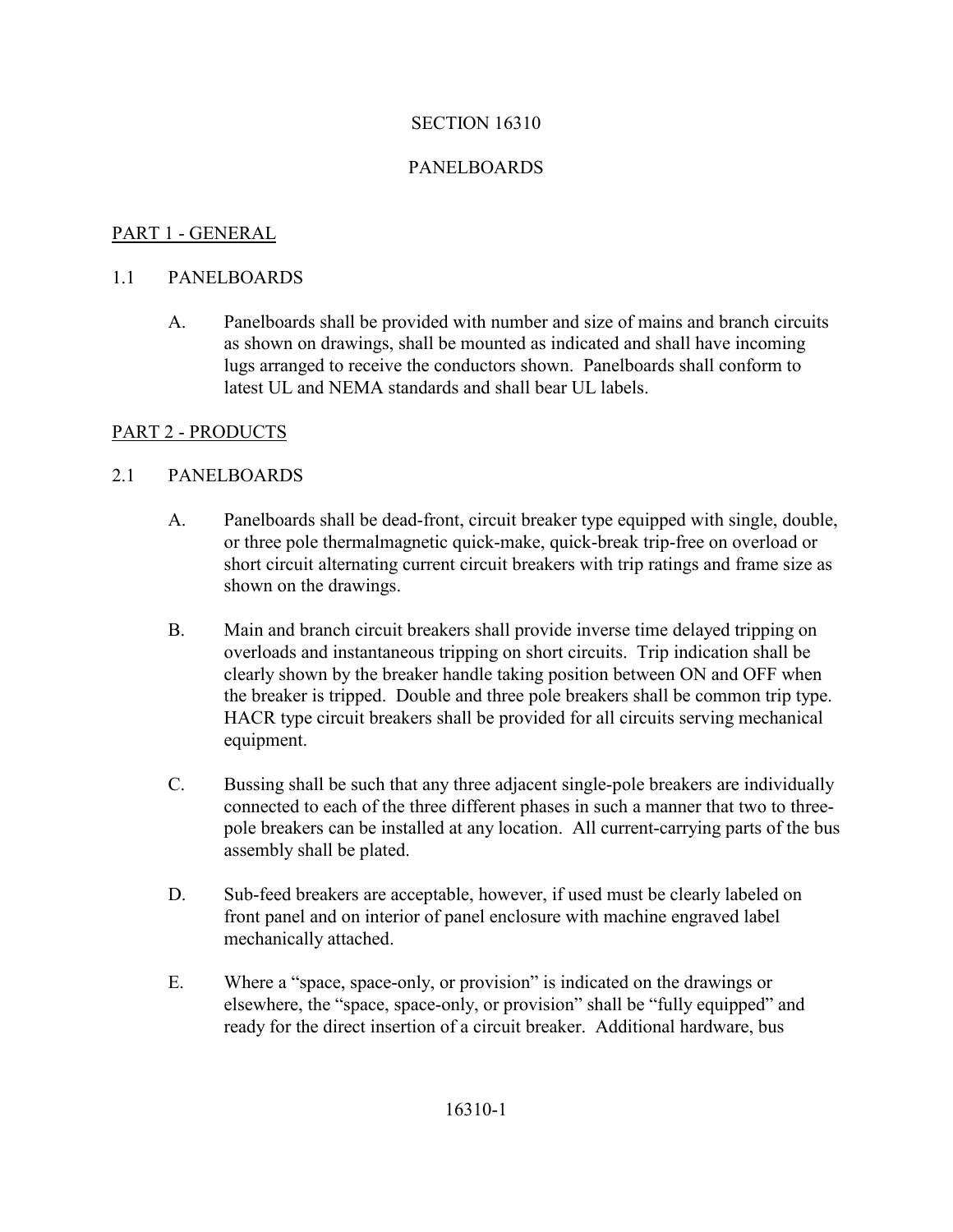extension kits, strap kits, and so forth shall not be required in order to properly add a circuit breaker to a designated "space".

- F. Each panelboard shall be provided with a hinged cover with a flush latch and lock with two keys and keyed the same as all other panelboards.
- G. Each panel shall be equipped with typewritten directory card, card holder, transparent protection and complete identifying data on inside of door. Each circuit shall be identified specifically with load and location spelled out on the directory, i.e. "control room lighting" - (not merely "lighting").
- H. Provide an isolated neutral bus for each panel for connection of both feeder and branch circuit neutral wires. Neutral bus shall have same current ratings as panel mains.
- I. Provide a separate equipment ground bus, bonded to the steel cabinet for each panel for connection of all ground wires and mark with a green stripe along the front of the bus. Equipment ground bus shall have same rating as panel mains.
- J. Ground fault circuit interrupting breakers shall be sized as indicated, shall conform to NEC, shall be UL listed, shall have a "push-to-test" button and visible indication of a tripped condition, and shall detect a current imbalance of approximately 5 milliamperes.
- K. Circuit breakers shall have 100% AIC rating (no series ratings allowed), unless stated otherwise on drawings.
- L. Panelboards shall be equal to SQUARE-D, Type NQOD, NF, or I-LINE (HCN, HCM, HCP, HCW, HCWM, HCP-SU, HCR-U).

# PART 3 - EXECUTION

## 3.1 PANELBOARDS

A. Panelboards shall be so mounted that operating handle of top breaker is not more than 78" above the floor. Load on each panel shall be divided as evenly as possible between the phases in the panel.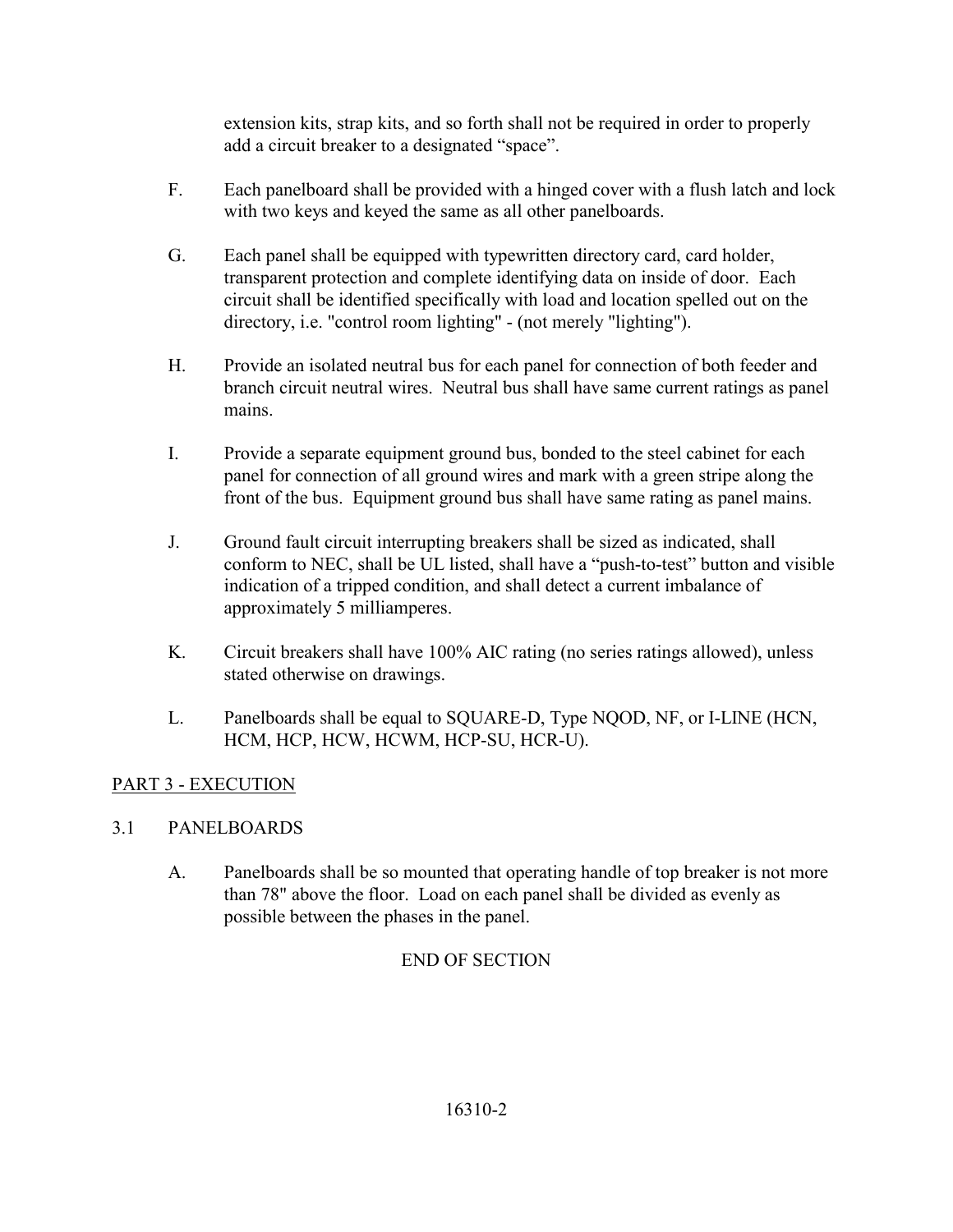## LIGHTING FIXTURES

## PART 1 - GENERAL

### 1.1 LIGHTING FIXTURES

A. Fixtures shall be UL approved, listed and labeled for the particular installation. Lighting fixtures shall be provided complete with lamps, mounting hardware, accessories, canopies, necessary guards, straps, supports or hangers and other miscellaneous materials and devices to assure satisfactory installation and desired function where installed and shall be approved before installation.

## PART 2 - PRODUCTS

## 2.1 FIXTURES

A. Fixtures shall be as indicated as detailed on drawings. Cuts and descriptions of all fixtures shall be submitted for approval before ordering. When requested, samples of the fixtures, shall be provided.

#### 2.2 LAMPS

A. Provide as indicated on fixture details.

#### 2.3 BALLASTS

- A. Fluorescent ballasts shall be ETL and UL approved and shall be energy saving electronic type compatible with lamps specified. Fixtures shall be designed for use with these electronic ballasts and shall have thermal characteristics that will minimize operation of ballast over-heat devices under all normally expected operation conditions. Ballasts shall have a Class A sound rating.
- B. HID ballasts shall be of the constant wattage, high power factor type. HPS ballasts shall have solid state igniter/starter.
- C. Ballasts which are not quiet and hum-free will be rejected and shall be replaced by the Contractor at no additional cost to Owner.
- D. Ballasts in unconditioned spaces or outdoors shall be rated for operation in high or low temperature environments.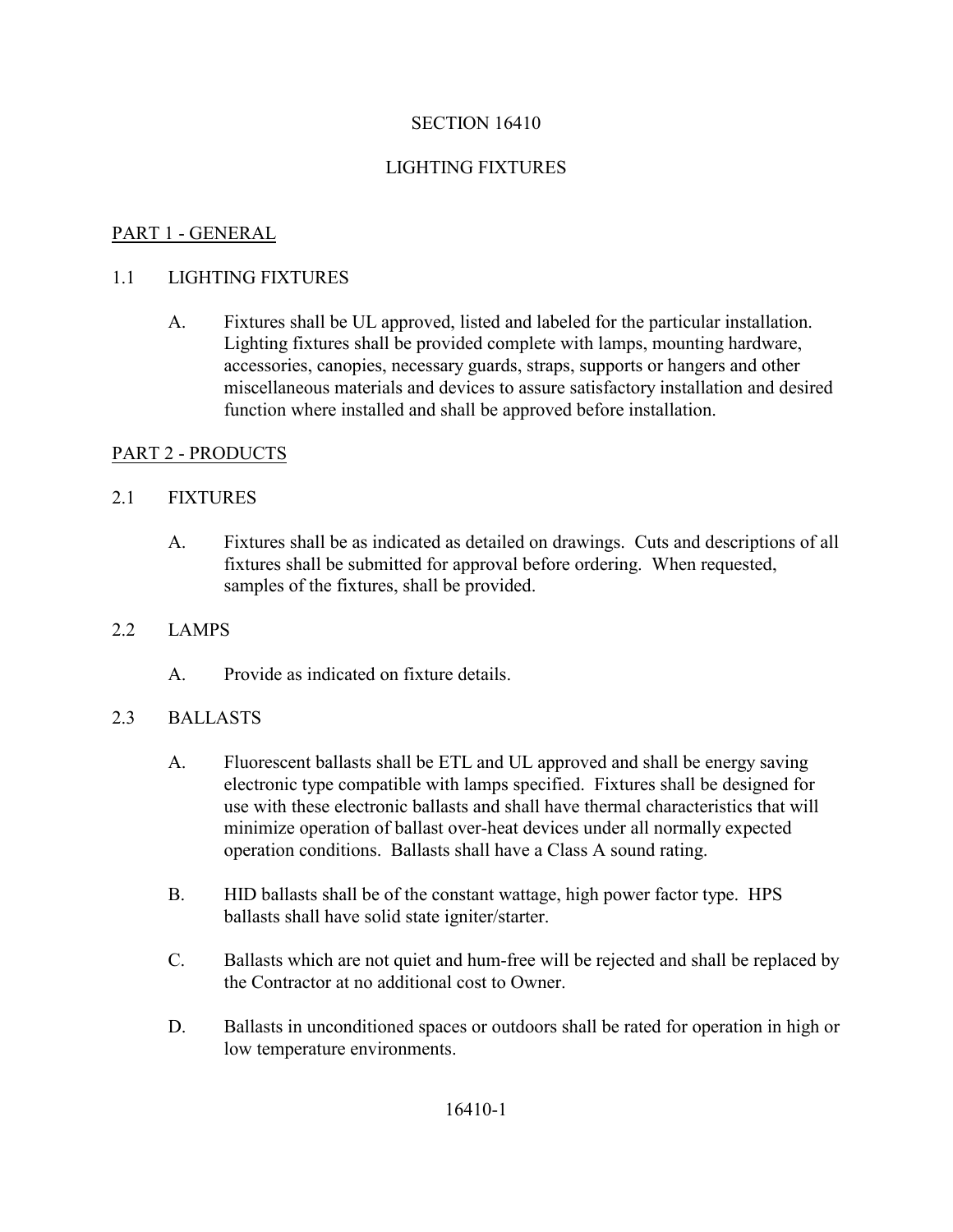# PART 3 - EXECUTION

## 3.1 LIGHTING FIXTURES

- A. All surface mounted fluorescent lighting fixtures shall be mounted independent of ceiling construction.
- B. No fixtures shall be hung with zip-clips.
- C. Pendant mounted fixtures and devices shall be supported with swivel type hanger to ensure plumb installation.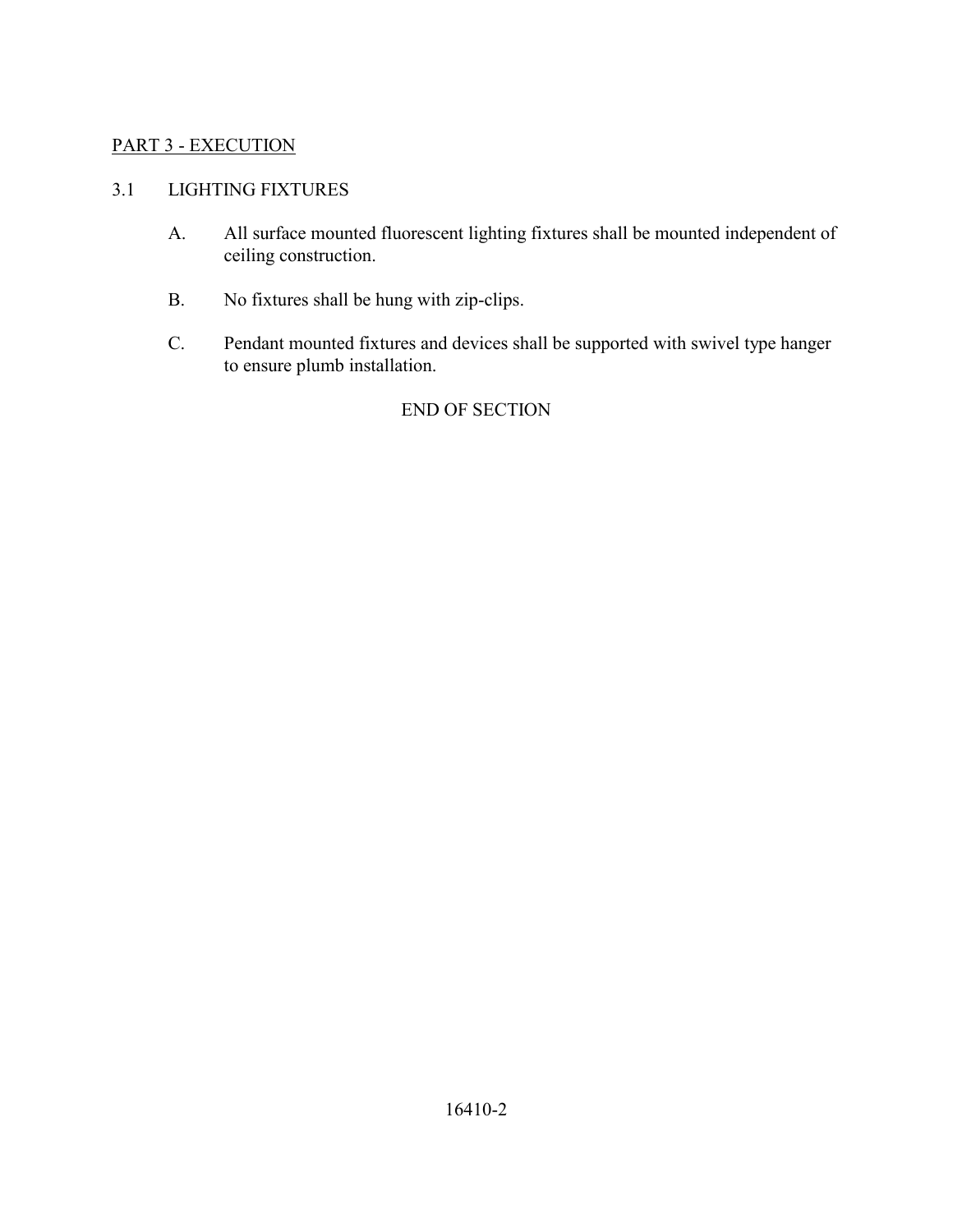#### LIGHTNING PROTECTION FOR STRUCTURES

#### PART 1 - GENERAL

#### 1.1 SUMMARY

A. Section includes lightning protection for structures.

#### 1.2 ACTION SUBMITTALS

- A. Product Data: For each type of product indicated.
- B. Shop Drawings: For air terminals and mounting accessories.
	- 1. Layout of the lightning protection system, along with details of the components to be used in the installation.
	- 2. Include indications for use of raceway, data on how concealment requirements will be met, and calculations required by NFPA 780 for bonding of grounded and isolated metal bodies.

#### 1.3 QUALITY ASSURANCE

- A. Installer Qualifications: Certified by UL, trained and approved for installation of units required for this Project.
- B. System Certificate:
	- 1. UL Master Label.
- C. Electrical Components, Devices, and Accessories: Listed and labeled as defined in NFPA 780, "Definitions" Article.

#### PART 2 - PRODUCTS

#### 2.1 LIGHTNING PROTECTION SYSTEM COMPONENTS

- A. Comply with UL 96 and NFPA 780.
- B. Roof-Mounted Air Terminals: NFPA 780, Class I, copper unless otherwise indicated.
	- 1. Basis-of-Design Product: Subject to compliance with requirements, provide or comparable product by one of the following: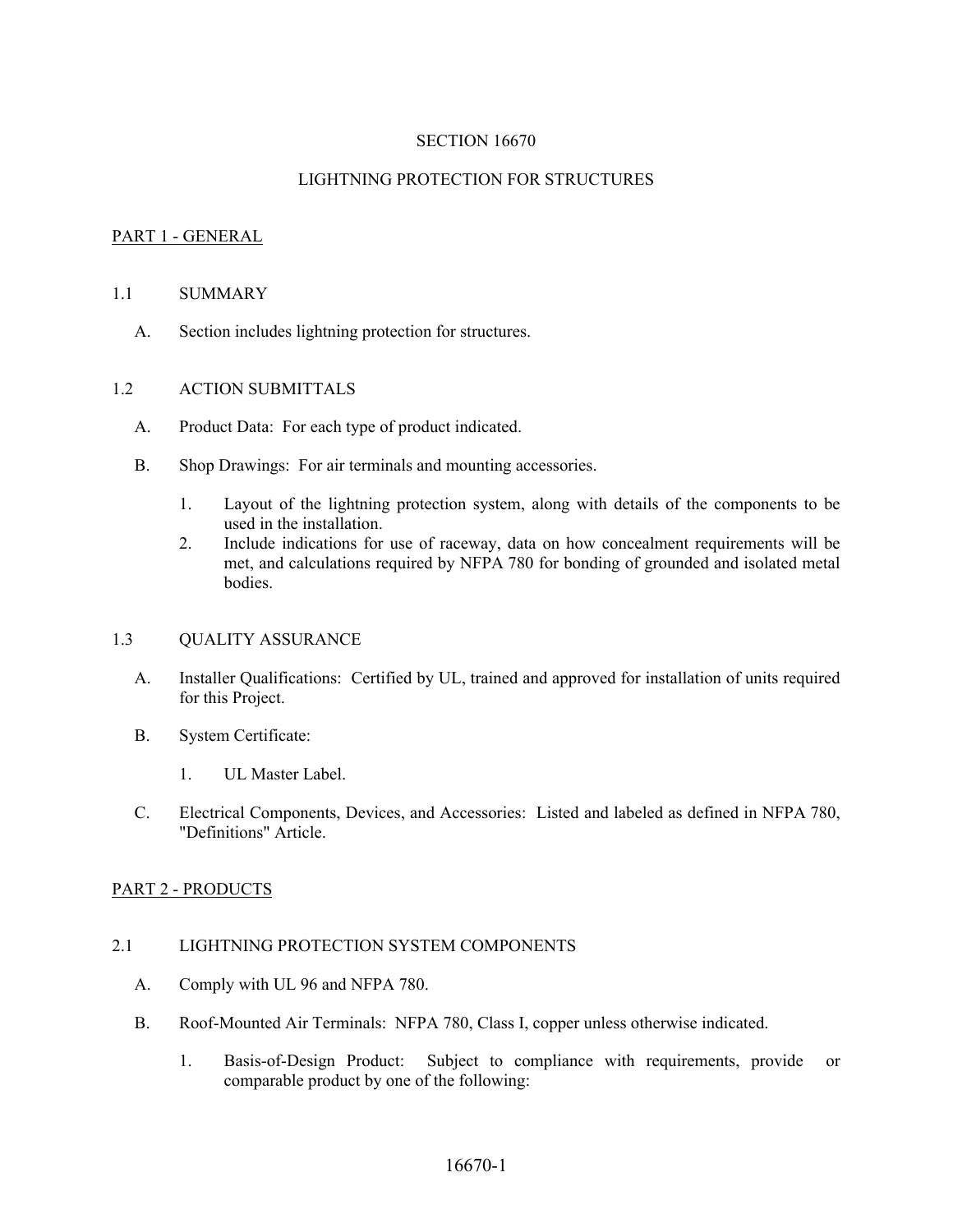- a. East Coast Lightning Equipment Inc.
- b. ERICO International Corporation.
- c. Harger.
- d. Heary Bros. Lightning Protection Co. Inc.
- e. Independent Protection Co.
- f. Preferred Lightning Protection.
- g. Robbins Lightning, Inc.
- h. Thompson Lightning Protection, Inc.
- 2. Air Terminals More than 24 Inches Long: With brace attached to the terminal at not less than half the height of the terminal.
- C. Main and Bonding Conductors: Copper.
- D. Ground Loop Conductor: The same size and type as the main conductor except tinned.
- E. Ground Rods: Copper-clad steel; 3/4 inch in diameter by 10 feet long.

#### PART 3 - EXECUTION

#### 3.1 INSTALLATION

- A. Install lightning protection components and systems according to UL 96A and NFPA 780.
- B. Conceal the following conductors:
	- 1. Down conductors.
	- 2. Interior conductors.
	- 3. Conductors within normal view of exterior locations at grade within 200 feet of building.
- C. Cable Connections: Use crimped or bolted connections for all conductor splices and connections between conductors and other components. Use exothermic-welded connections in underground portions of the system.

#### 3.2 CORROSION PROTECTION

- A. Do not combine materials that can form an electrolytic couple that will accelerate corrosion in the presence of moisture unless moisture is permanently excluded from junction of such materials.
- B. Use conductors with protective coatings where conditions cause deterioration or corrosion of conductors.

#### 3.3 FIELD QUALITY CONTROL

A. Notify Architect at least 48 hours in advance of inspection before concealing lightning protection components.